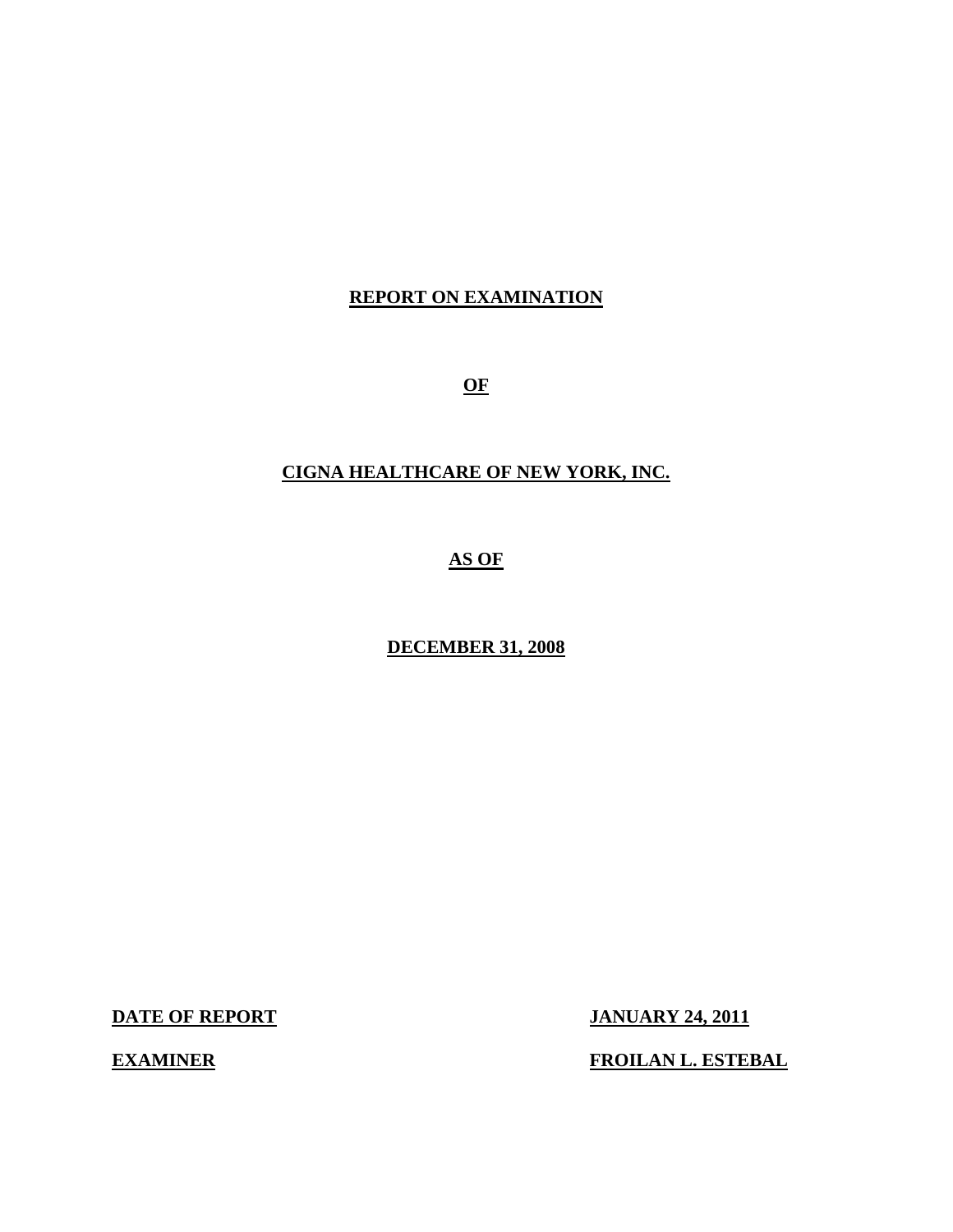## **TABLE OF CONTENTS**

| <u>TEM NO.</u>   |                                                                     | PAGE NO.       |
|------------------|---------------------------------------------------------------------|----------------|
| 1.               | Scope of the examination                                            | $\overline{2}$ |
| 2.               | Description of the HMO                                              | 3              |
|                  | A. Management and controls                                          | $\overline{4}$ |
|                  | B. Territory and plan of operation                                  | 5              |
|                  | C. Plan of withdrawal of Cigna HealthCare of New York, Inc.         | 5              |
|                  | D. Holding company system                                           | 6              |
|                  | Reinsurance<br>E.                                                   | 9              |
| 3.               | <b>Financial statements</b>                                         | 10             |
|                  | <b>Balance</b> sheet<br>Α.                                          | 10             |
|                  | <b>B.</b><br>Statement of revenue, expenses and capital and surplus | 12             |
| $\overline{4}$ . | Claims payable                                                      | 13             |
| 5.               | Market conduct activities                                           | 14             |
|                  | Prompt Pay Law<br>A.                                                | 14             |
|                  | <b>Utilization review</b><br><b>B.</b>                              | 19             |
| 6.               | Compliance with prior reports on examination                        | 20             |
|                  | Financial condition examination<br>$\mathsf{A}$ .                   | 20             |
|                  | Computer systems and related operations<br>B.                       | 26             |
|                  | Special market conduct examination<br>C.                            | 29             |
| 7.               | Summary of comments and recommendations                             | 34             |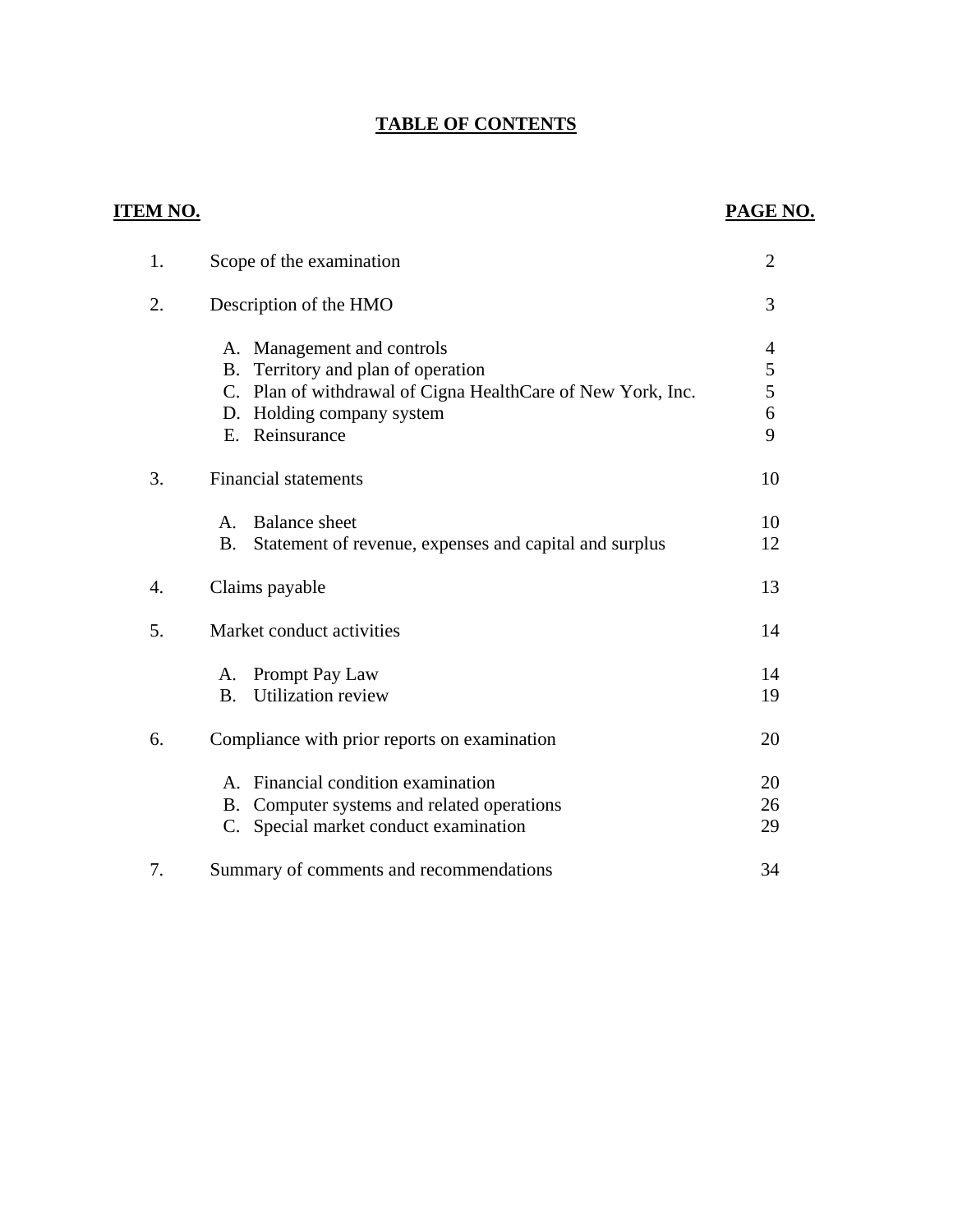

**25 BEAVER STREET** STATE OF NEW YORK INSURANCE DEPARTMENT NEW YORK, NEW YORK 10004

Andrew M. Cuomo **Governor**<br>
Governor **Governor**<br>
Governor **Governor** 

Superintendent

January 24, 2011

Honorable James J. Wrynn Superintendent of Insurance Albany, New York 12257

Sir:

Pursuant to the provisions of the New York Insurance Law and acting in accordance with the instructions contained in Appointment Number 30311, dated June 2, 2009, attached hereto, I have made an examination into the financial condition and affairs of CIGNA HealthCare of New York, Inc., a for-profit health maintenance organization licensed pursuant to the provisions of Article 44 of the New York Public Health Law, as of December 31, 2008, and respectfully submit the following report thereon.

The examination was conducted at the administrative office of CIGNA HealthCare of New York, Inc., located at 900 Cottage Grove Road, Bloomfield, Connecticut.

Wherever the terms the "HMO" or "CHCNY" appear herein, without qualification, they should be understood to indicate CIGNA HealthCare of New York, Inc.

Wherever the term the "Department" appears herein, without qualification, it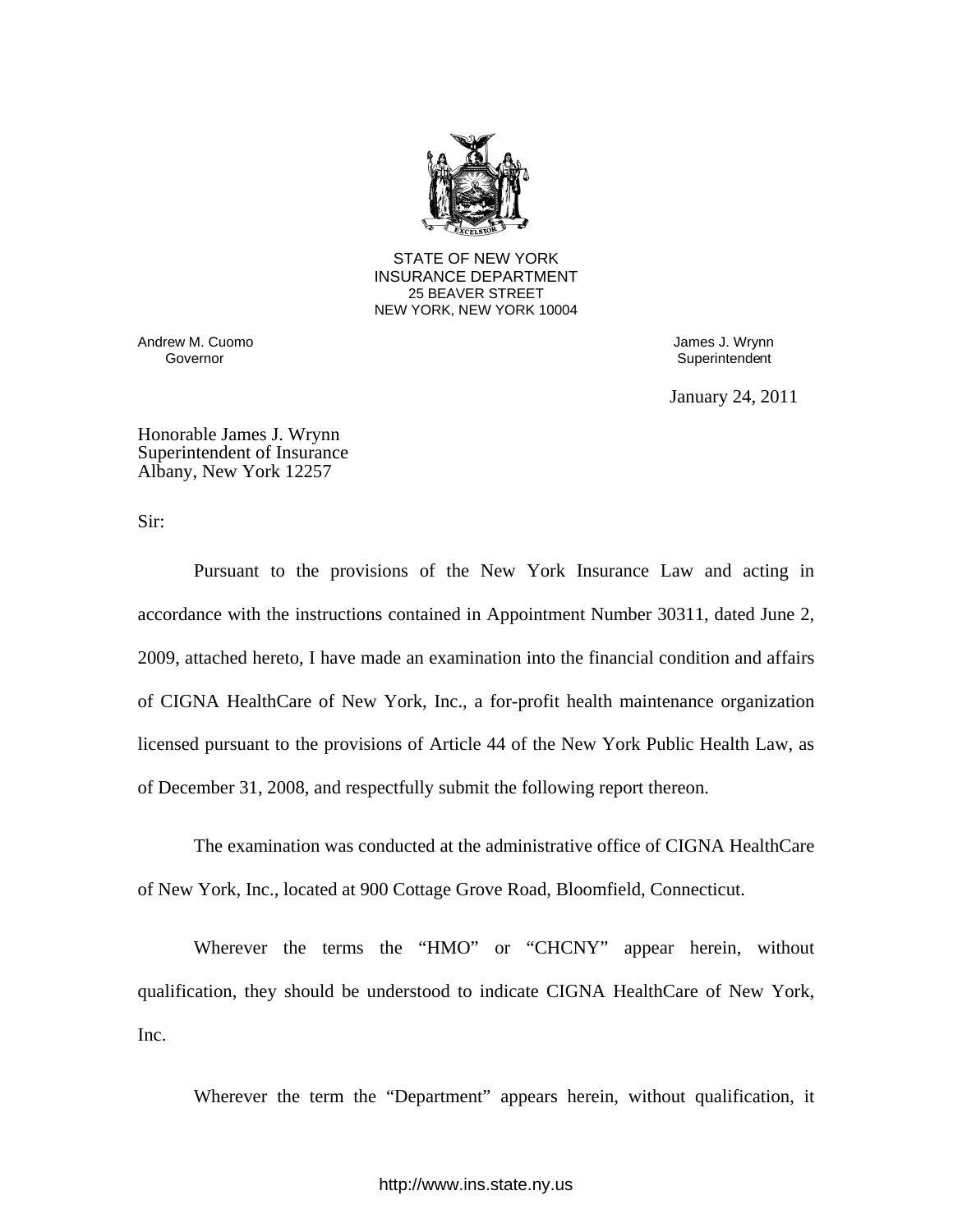should be understood to indicate the New York State Insurance Department.

#### 1. SCOPE OF THE EXAMINATION

This examination covers the five-year period from January 1, 2004 through December 31, 2008. Transactions occurring subsequent to this period were reviewed where deemed appropriate by the examiner. A previous examination of the financial condition and affairs of the HMO was conducted as of December 31, 2003. A concurrent review of CHCNY's computer systems and related operations was conducted as of December 1, 2003, by Ernst and Young, as directed by the Insurance Department. In addition, a special market conduct examination was conducted to review compliance with Section 4308(b) of the New York Insurance Law and Department Regulation No. 62 ((11 NYCRR 52) - "Minimum Standards for Form, Content and Sale of Health Insurance..."). The examination focused upon CHCNY's rating practices for its large group experience rated business and entailed a review of the compensation for agents and brokers involved with the selling of this product. The examination covered the period January 1, 2003 to September 30, 2004, however, transactions prior to and subsequent to this period were reviewed where deemed appropriate.

This examination comprised a verification of assets and liabilities as of December 31, 2008, in accordance with Statutory Accounting Principles ("SAP"), as adopted by the Department, a review of income and disbursements deemed necessary to accomplish such verification, and utilized, to the extent considered appropriate, work performed by the HMO's independent certified public accountants.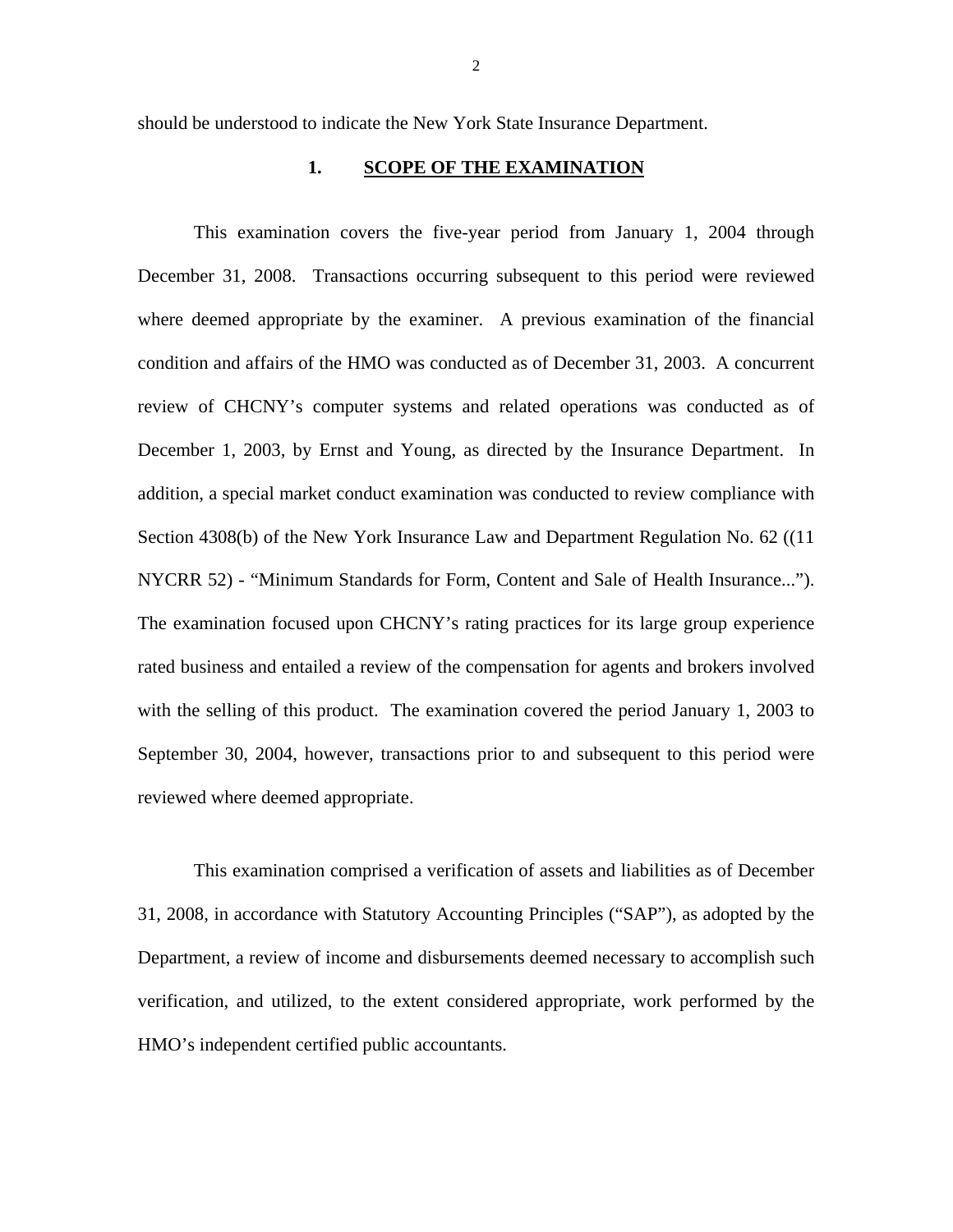<span id="page-4-0"></span>A review or audit was also made of the following items as called for in the *Financial Condition Examiners Handbook of the National Association of Insurance Commissioners* ("NAIC"):

> History of the HMO Management and controls Corporate records Territory and plan of operation Loss experience Reinsurance Accounts and records Financial statements Market conduct activities

This report on examination is confined to financial statements and comments on those matters which involve departures from laws, rules or regulations, or which are deemed to require explanation or description. A review was also made to ascertain what actions were taken by the HMO with regard to comments and recommendations contained in the prior reports on examination.

#### **2. DESCRIPTION OF THE HMO**

CHCNY is a for-profit health maintenance organization ("HMO"), licensed pursuant to the provisions of Article 44 of the New York Public Health Law, which commenced operations on October 1, 1986. It filed an application for a Certificate of Authority on May 14, 1985, which was granted by the New York State Department of Health, effective July 30, 1986. On July 1, 1987, the HMO attained Federal qualification under Title XIII of the Public Health Service Act. The HMO voluntarily relinquished its Federal qualification effective July 1, 1995. The HMO provides health care services, primarily managed care products and related services, in New York City and Orange,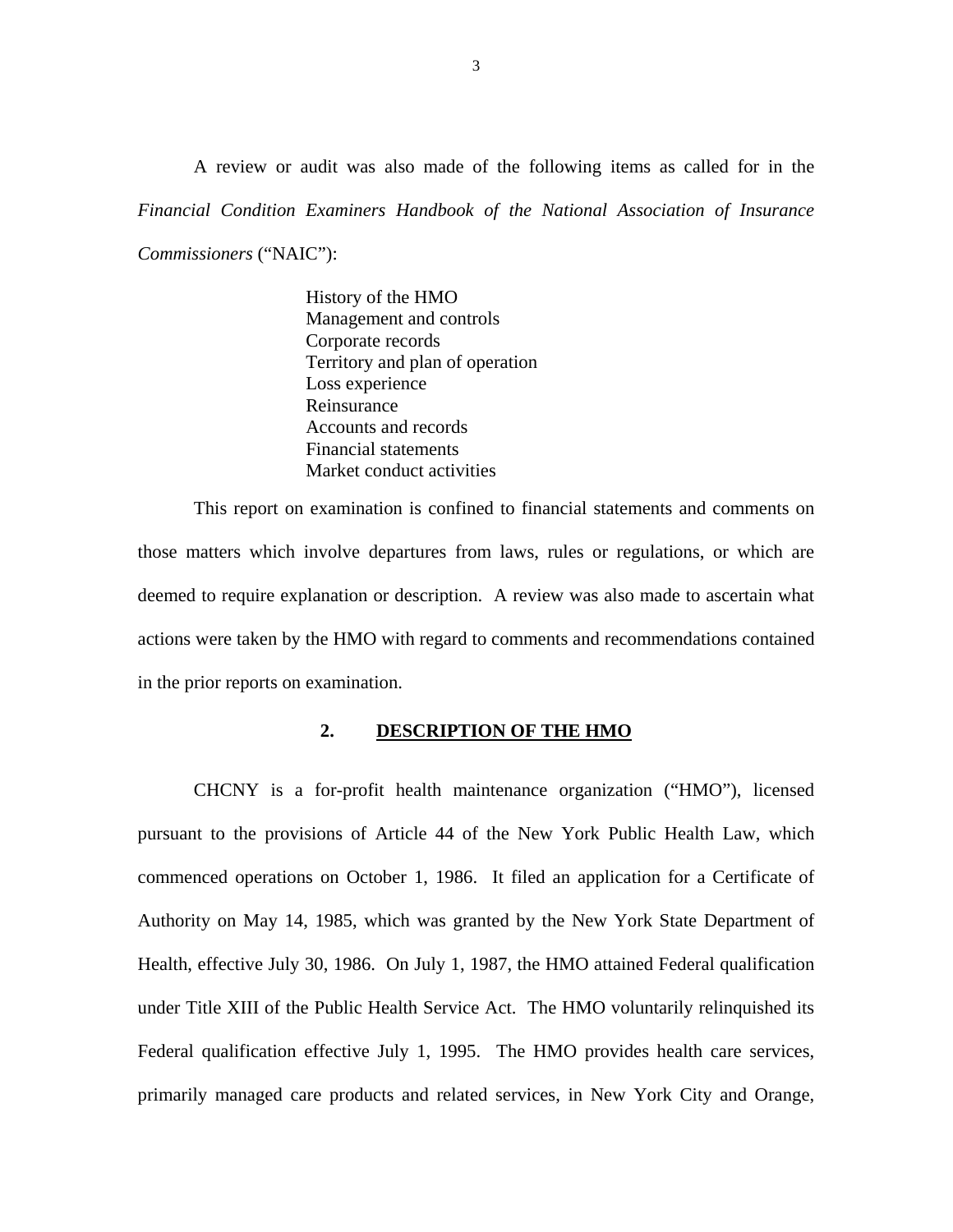Putnam, Rockland, Westchester, Nassau and Suffolk Counties.

Effective June 20, 1991, the HMO's name was changed to CIGNA Healthplan of New York, Inc., and, on July 1, 1992, its Certificate of Authority was amended to include the territories of Orange, Putnam, Rockland and Westchester counties. Subsequently, on September 10, 1993, the HMO's name was changed to CIGNA HealthCare of New York, Inc.

#### A. Management and Controls

At December 31, 2008, the HMO's board of directors consisted of the following five members:

| Name and Residence                      | <b>Principal Business Affiliation</b> |
|-----------------------------------------|---------------------------------------|
| Joan L. Arena-Mastropaola               | <b>Assistant Vice President,</b>      |
| New York, NY                            | CIGNA HealthCare of NY, Inc.          |
| <b>Charles Ronald Catalano</b>          | President,                            |
| Greenwich, CT                           | CIGNA HealthCare of NY, Inc.          |
| William Charles Hutchinson <sup>*</sup> | Director, Sales & Marketing,          |
| Valley Stream, NY                       | Albert Kemperle, Inc.                 |
| Aslam Mohammad Khan                     | Vice President,                       |
| Northfield, IL                          | <b>CIGNA Health Corporation</b>       |
| Daniel Jules Nicoll                     | Medical Director,                     |
| Plainview, NY                           | CIGNA HealthCare of NY, Inc.          |

\*Enrollee representative - Part 98-1.11(f) of the Administrative Rules and Regulations of the Health Department (10 NYCRR 98-1.11(f)) requires that a minimum of twenty percent (20%) of the board of directors of an HMO be comprised of enrollee representatives. The HMO is in compliance with said Regulation.

The principal officers of the HMO as of December 31, 2008, were as follows:

Name Title

Charles Ronald Catalano President **Joseph Louis Lessard Assistant Secretary**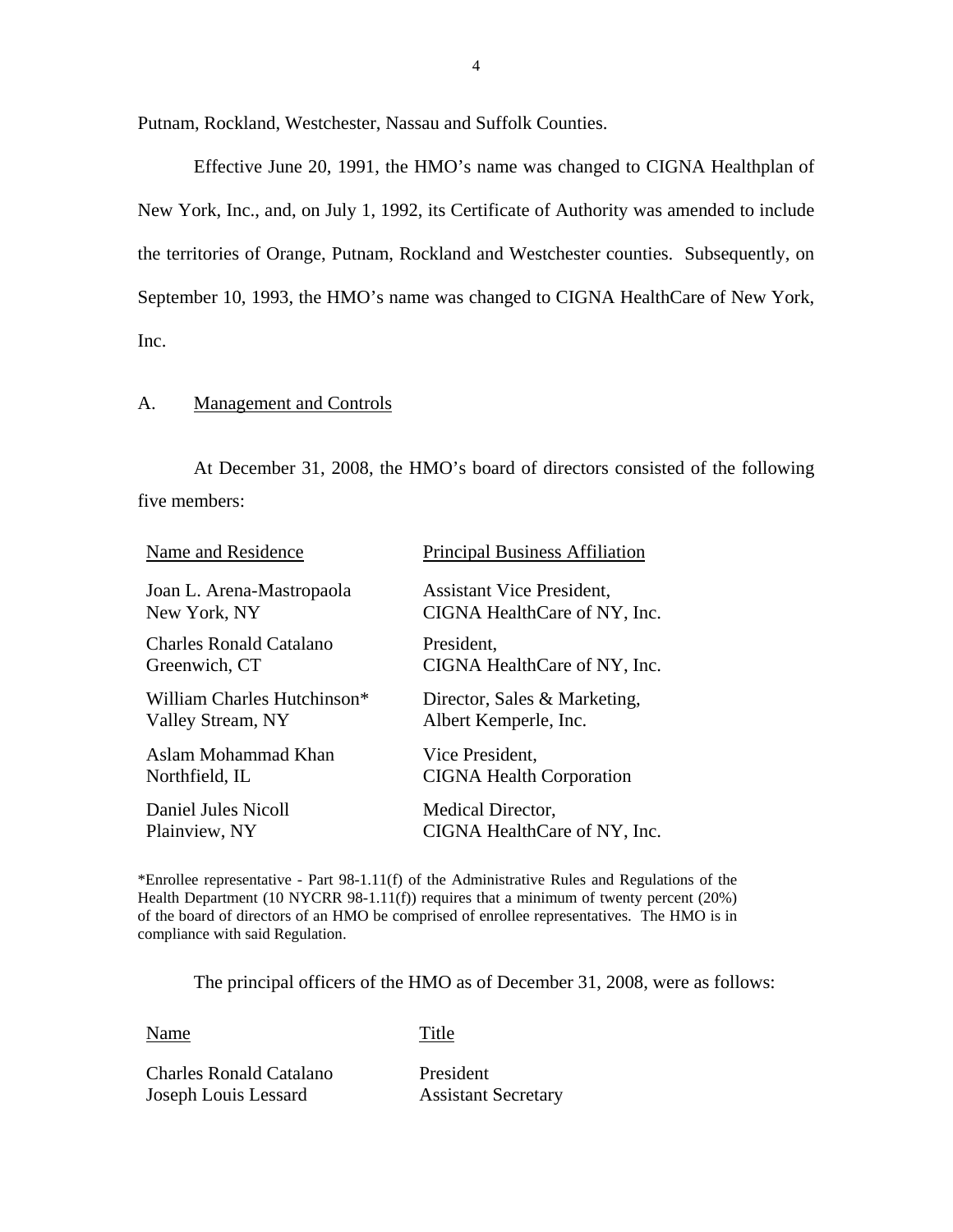<span id="page-6-0"></span>Scott Ronald Lambert Treasurer

#### B. Territory and Plan of Operation

CHCNY was granted a Certificate of Authority to operate as a health maintenance organization ("HMO") in the five boroughs of New York City, as well as in the counties of Nassau, Suffolk, Orange, Putnam, Rockland and Westchester in New York State. It operates as an Independent Practice Association ("IPA") model HMO. An IPA is an organization that contracts with physicians and other providers of medical services, which then contracts with a managed care organization such as CHCNY, to make such services available to the managed care organization's enrollees. The HMO also enters into contracts directly with individual hospitals, physicians and other third party and affiliated health care professionals to provide health care services to its enrollees.

Enrollees are free to select any primary care physician ("PCP") affiliated with the HMO and to transfer from one PCP to another. All medical care received by an enrollee, including referrals to specialists and hospital care, are coordinated by the enrollee's selected PCP. As of December 31, 2008, the HMO covered 5,507 enrollees.

#### C. Plan of Withdrawal of Cigna HealthCare of New York, Inc.

The HMO submitted a Plan of Withdrawal ("Plan") to both, the New York State Departments of Health and Insurance. The Plan calls for the termination of the HMO's group membership, commencing with renewal dates of January 1, 2009. Groups will be offered other group coverage provided by an affiliate company, Connecticut General Life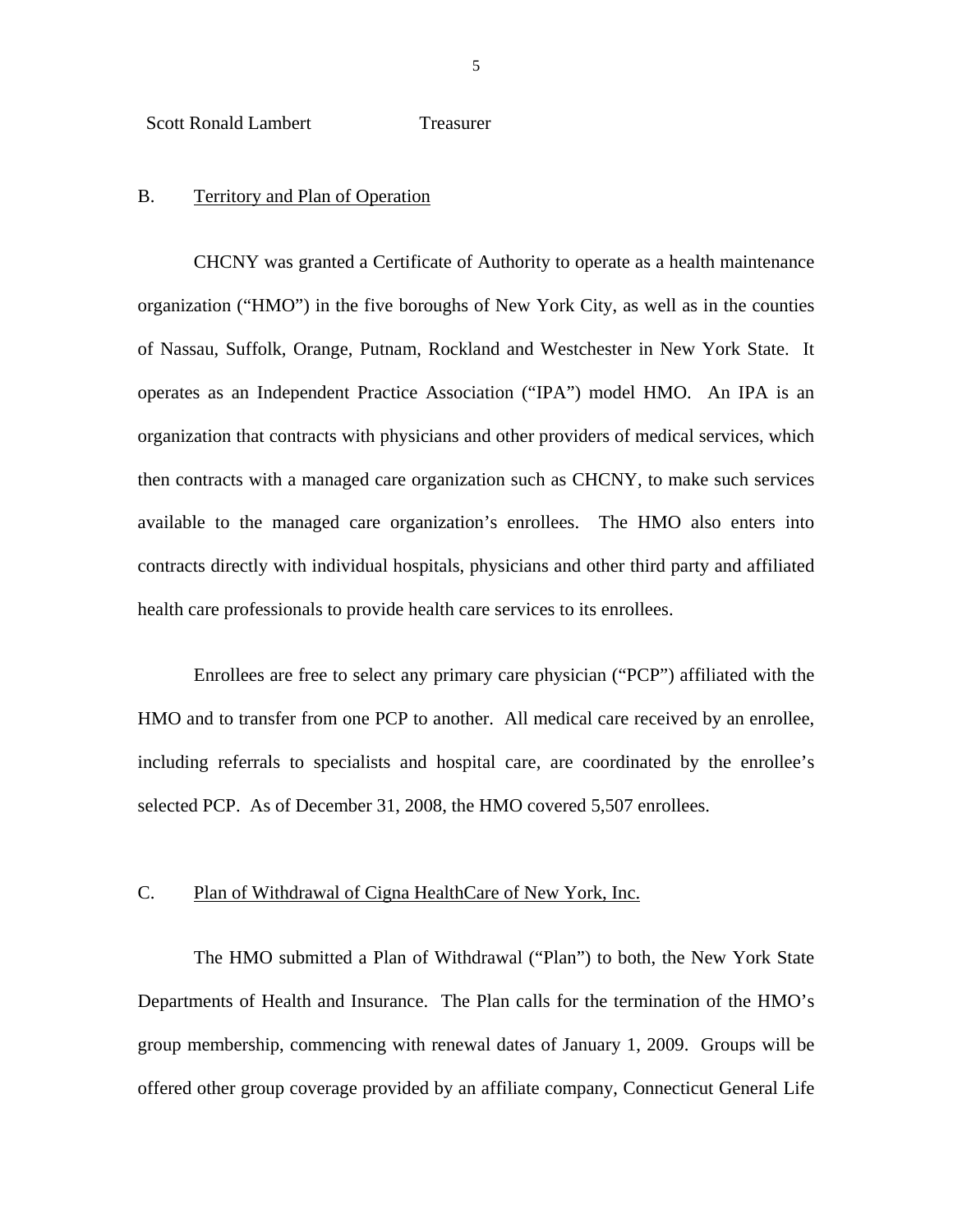Insurance Company ("CGLIC"). According to the Plan, all Healthy New York (Group, Sole Proprietor and Individual) members, as well as direct pay members would be terminated on January 1, 2009. Likewise, any members with renewal dates after January 1, 2009, would not be allowed to renew. By following this course of action, the HMO will have no members as of December 31, 2009. A two year run-out period, starting January 1, 2010, will ensue during which the HMO will continue to wind-down its business using the same processes as are currently in effect.

The annual decline in the HMO's enrollment during the examination period is shown below:

| <u> 2004</u> | <u>2005</u> | <u>2006</u> | <u>2007</u> | <u>2008</u> |
|--------------|-------------|-------------|-------------|-------------|
| 36,977       | 34,901      | 26,950      | 16,999      | 5,507       |

Since 2004, the HMO experienced a steady decline in membership, which according to the HMO is due to decrease in sales volume as well as the HMO's decision to maintain underwriting discipline.

#### D. Holding Company System

CIGNA HealthCare of New York, Inc. was originally incorporated as Total Health HMO, Inc. ("Total Health") under the laws of the State of New York on April 24, 1985. However, Total Health was a de facto corporation beginning August 31, 1984 (date of inception). Total Health Systems, Inc. ("THS"), its parent at that time, was organized as a business corporation under the laws of the State of New York on October 23, 1985. Effective April 17, 1986, existing stockholders of Total Health transferred all of their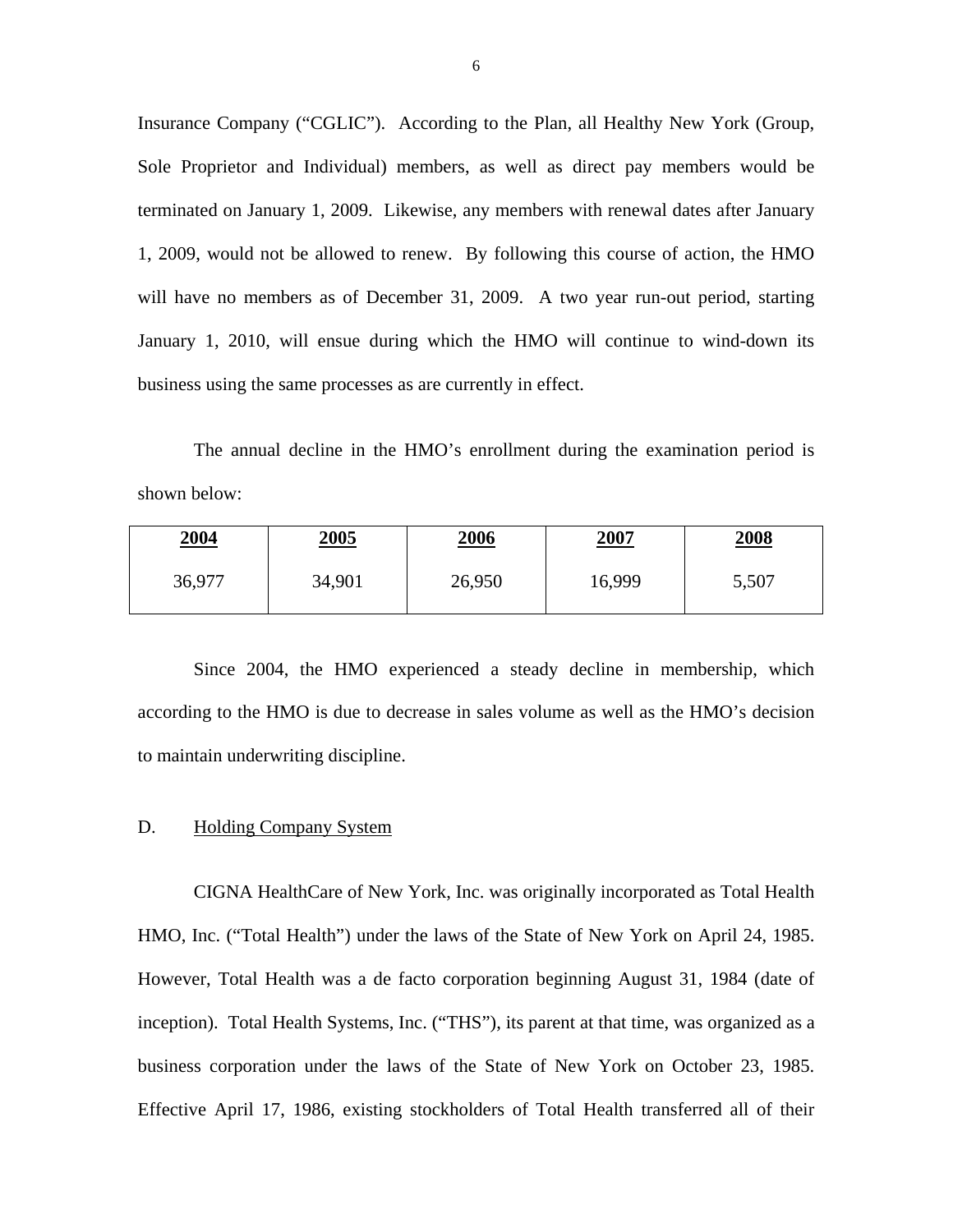shares of common stock to THS in exchange for common shares of THS, and accordingly, Total Health became a wholly-owned subsidiary of Total Health Systems, Inc.

On February 20, 1990, Equicor Health Corporation ("Equicor") acquired all of the outstanding stock of Total Health Systems, Inc. Subsequently, on March 8, 1991, Total Health changed its name to CIGNA Healthplan of New York, Inc., which was later changed to CIGNA HealthCare of New York, Inc. In addition, effective July 1, 1991, Equicor was renamed CIGNA Health Corporation ("CHC"), which is currently the Parent of the HMO. On December 18, 2000, the New York State Department of Health approved a merger of Healthsource HMO of New York, Inc., an affiliated company, and CHCNY, effective June 30, 2001. The HMO is a wholly-owned subsidiary of Cigna Healthsource, Inc., which is a wholly-owned subsidiary of CIGNA Health Corporation ("CHC"), which is a subsidiary of CIGNA Corporation ("Corporation"), the ultimate parent.

As of December 31, 2008, the HMO had the following approved agreements with its Parent and affiliates:

- 1. Cigna Health Corporation ("CHC"), its Parent company Administrative Service Agreement.
- 2. Cigna Behavioral Health ("CBH") Mental health and substance abuse services.
- 3. International Rehabilitation Assoc., Inc. ("Intracorp") Utilization management, case management and disease management.
- 4. Connecticut General Life Insurance Company ("CGLIC") Access to the provider networks.
- 5. Mail Order Pharmacy Agreement ("Tel-Drug") Provide mail order pharmacy services.
- 6. Cigna Dental Health, Inc. Dental consultations.
- 7. Cigna Investments, Inc. Investment advisor.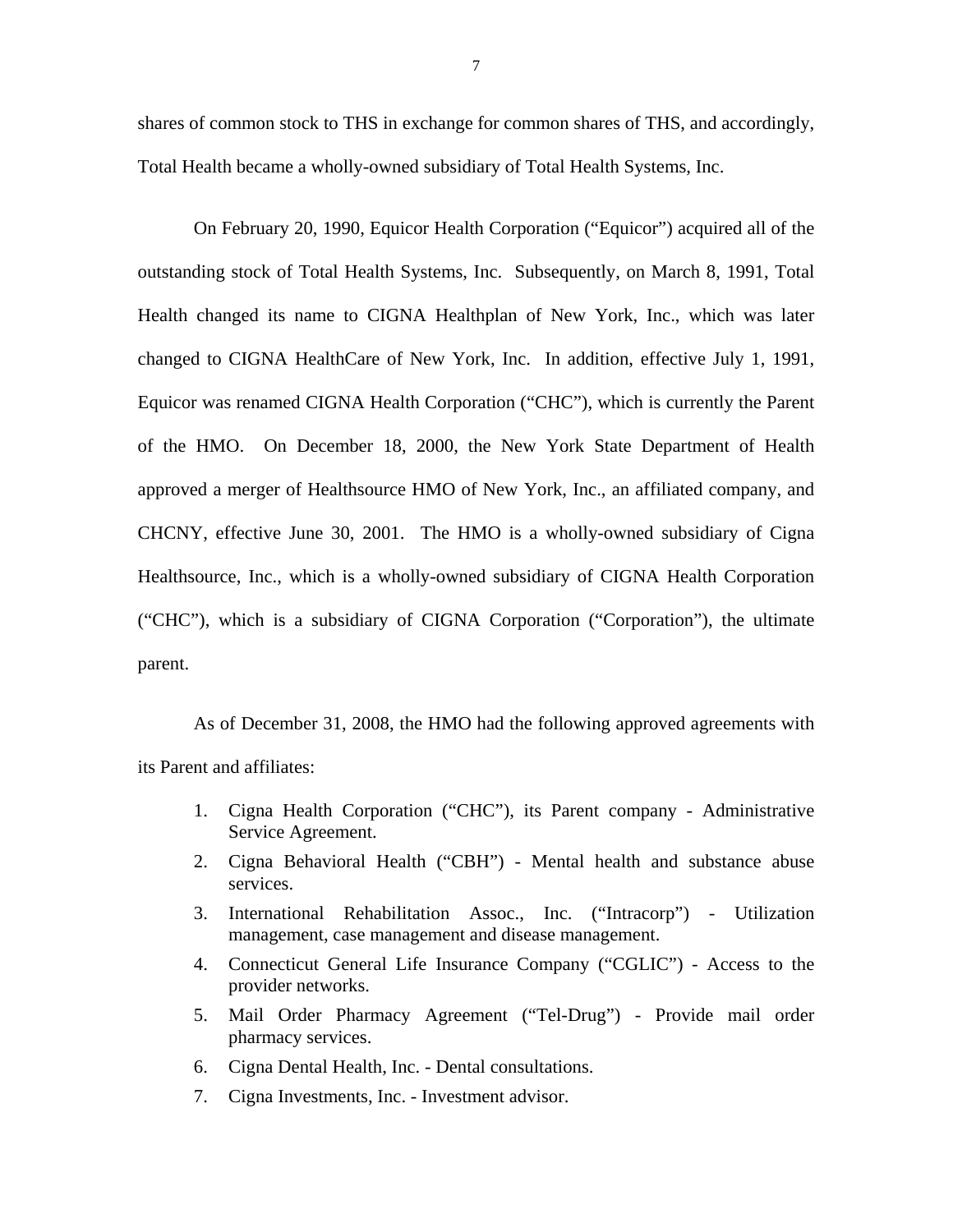The chart below depicts the HMO and its relationship to other members of its holding company system as of December 31, 2008.



The relationship illustrated above makes CHCNY a "controlled HMO" under the definition set forth in Part 98-1.2(n) of the Administrative Rules and Regulations of the New York State Health Department (10 NYCRR 98-1.2(n)). The HMO filed the holding company documents required by Part 98.1-16(e) of the Administrative Rules and Regulations of the New York State Health Department during the examination period.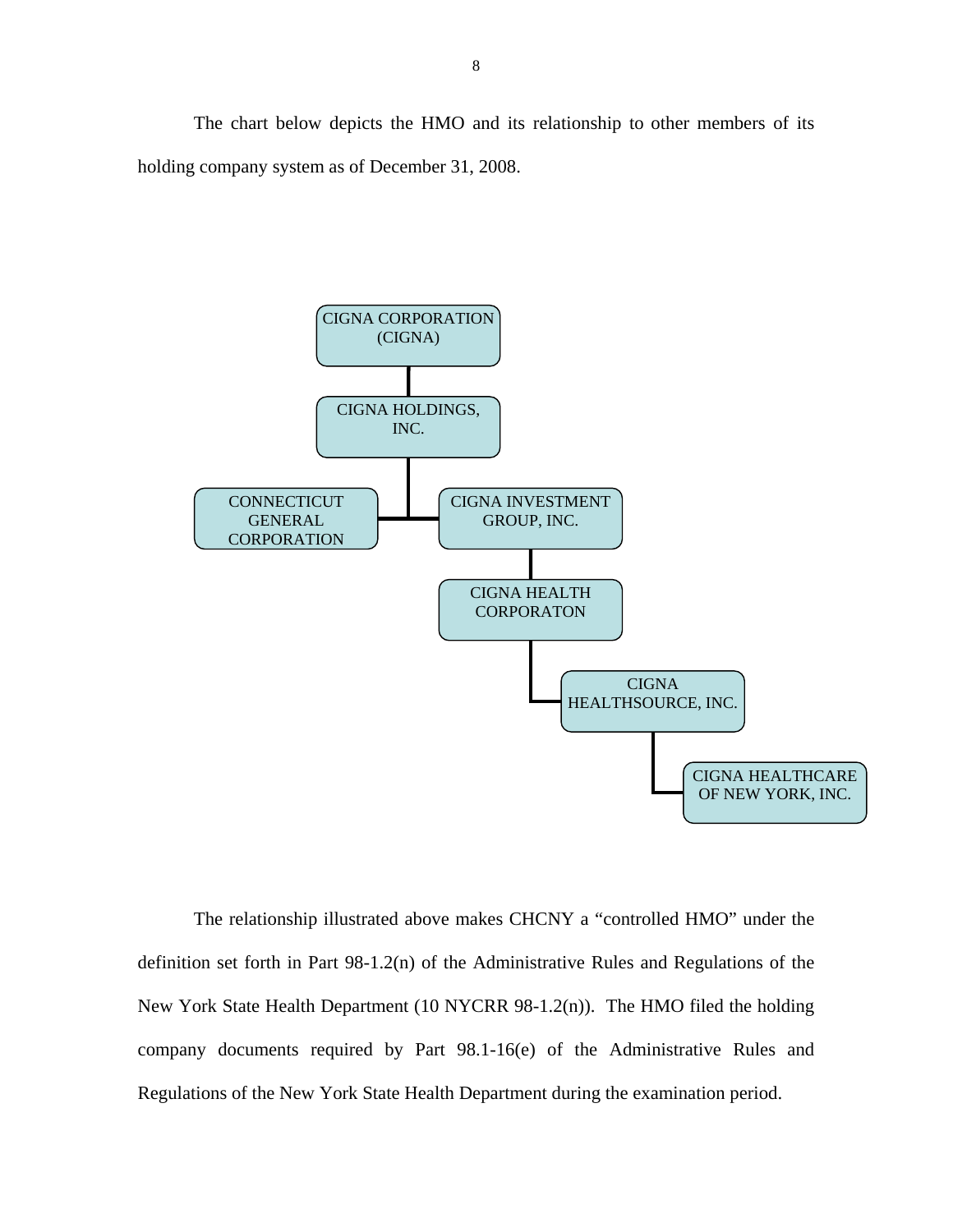#### <span id="page-10-0"></span>E. Reinsurance

At December 31, 2008, the HMO had an excess of loss reinsurance agreement in force with Connecticut General Life Insurance Company ("CGLIC"), an authorized affiliated insurer. Under the terms of the agreement, CGLIC agreed to indemnify the HMO for up to 80% of eligible hospital services, in excess of the deductible of \$150,000, for each member, for each contract year. This agreement contained the standard clauses required by the Department, including an insolvency clause meeting the requirements of Section 1308 of the New York Insurance Law. This agreement was approved and filed with the Department prior to the last examination.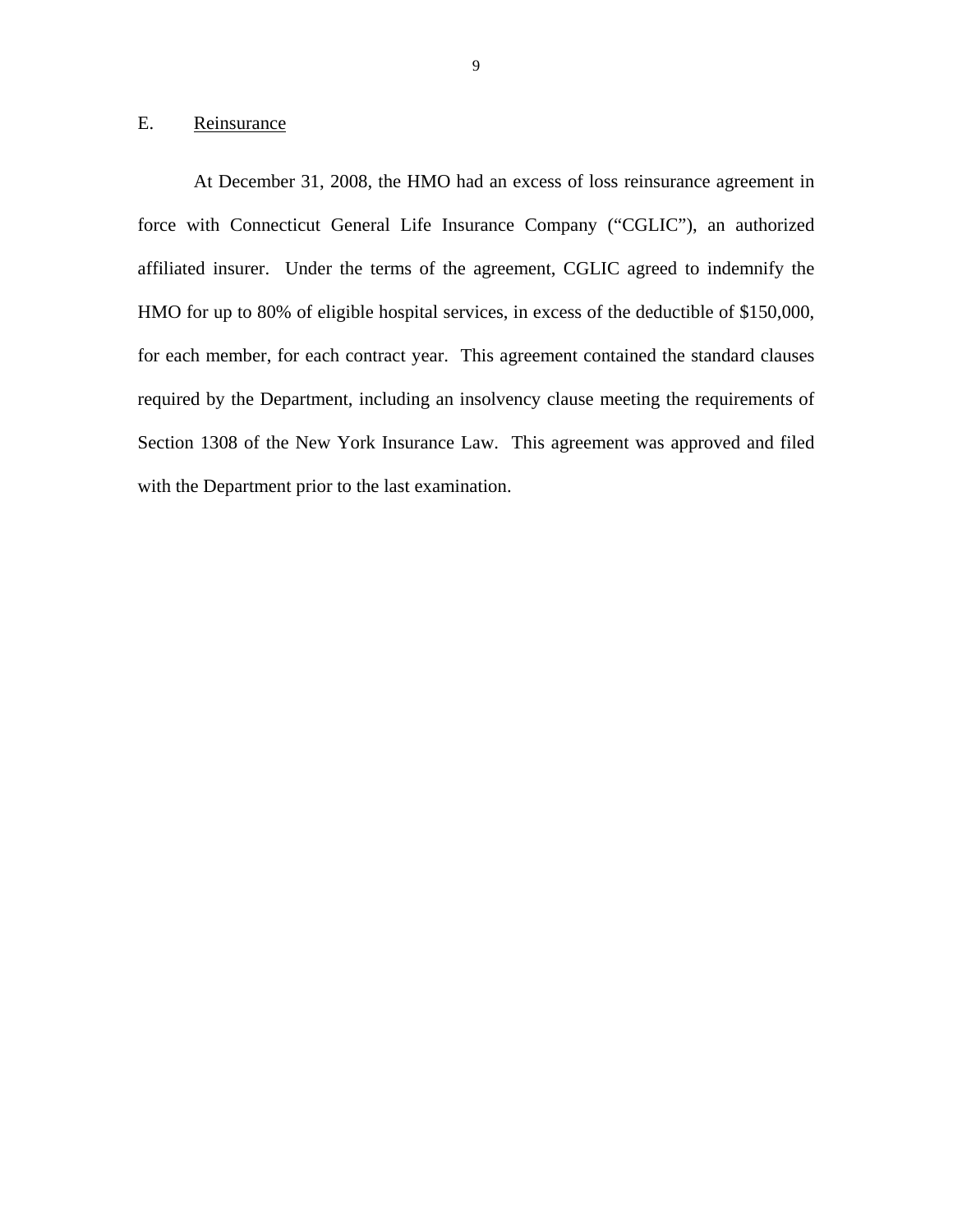#### **3. FINANCIAL STATEMENTS**

### A. Balance Sheet

The following compares the assets, liabilities and capital and surplus as determined by this examination as of December 31, 2008. This statement is the same as the balance sheet filed by the HMO:

| Assets                    | Examination     |                 |
|---------------------------|-----------------|-----------------|
| <b>Current assets</b>     |                 |                 |
| Cash and cash equivalents | \$<br>305,022   | \$<br>305,022   |
| Short-term investments    | 45,031          | 45,031          |
| Premiums receivable       | 891,926         | 891,926         |
| Investment income         |                 |                 |
| receivables               | 388,091         | 388,091         |
| Amounts due from          |                 |                 |
| affiliates                | 896             | 896             |
| Total current assets      | \$<br>1,630,966 | \$<br>1,630,966 |
| Other assets              |                 |                 |
| <b>Bonds</b>              | \$22,770,584    | \$22,770,584    |
| Other invested assets     | 2,260,780       | 2,260,780       |
| Deferred tax asset        | 1,265,848       | 1,265,848       |
| Total other assets        | \$26,297,212    | \$26,297,212    |
| Total assets              | \$27,928,178    | \$27,928,178    |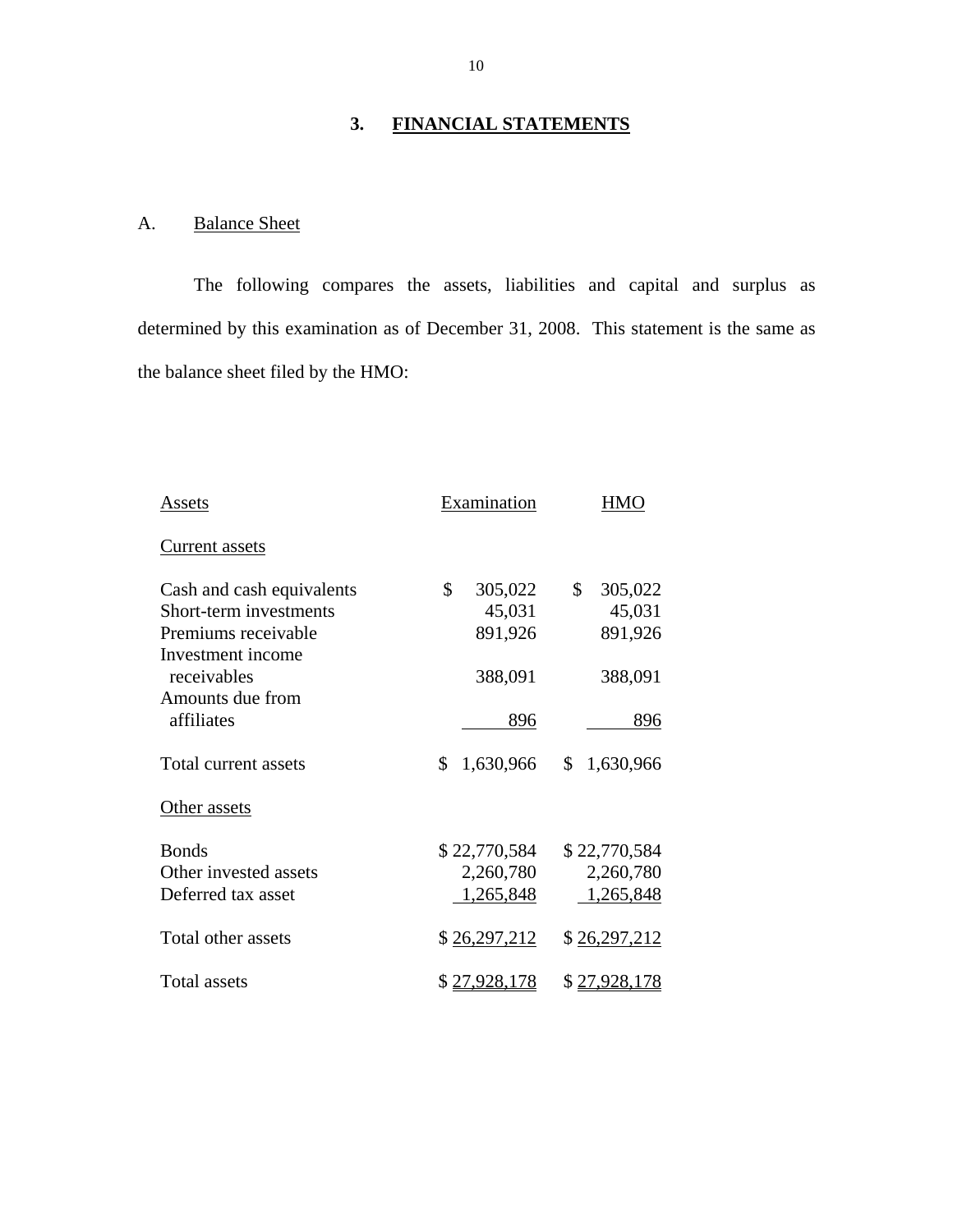| <b>Liabilities</b>                     | Examination      | <b>HMO</b>       |
|----------------------------------------|------------------|------------------|
| <b>Current liabilities</b>             |                  |                  |
| Claims payable                         | \$5,086,203      | \$5,086,203      |
| Claims adjustment expenses payable     | 67,055           | 67,055           |
| Aggregate health policy reserve        | 500,000          | 500,000          |
| Unearned premiums                      | 125,978          | 125,978          |
| General expenses                       | 231,291          | 231,291          |
| Amounts due to affiliates              | 1,806,653        | 1,806,653        |
| Federal income tax liability - current | 876,379          | 876,379          |
| Total current liabilities              | \$8,693,559      | \$8,693,559      |
| Other liabilities                      |                  |                  |
| <b>Escheatable funds</b>               | 65,696           | 65,696           |
| Credit balance due policyholders       | 1,963,554        | 1,963,554        |
| Commissions to agents due or accrued   | 19,628           | 19,628           |
| <b>Total liabilities</b>               | \$10,742,437     | \$10,742,437     |
| Capital and surplus                    |                  |                  |
| Common capital stock                   | 974,950          | 974,950          |
| Paid-in surplus                        | 51, 559, 243     | 51,559,243       |
| Contingent reserves                    | 4,218,001        | 4,218,001        |
| Retained earnings/fund balance         | (39, 566, 453)   | (39, 566, 453)   |
| Total capital and surplus              | 17,185,741<br>S. | 17,185,741<br>\$ |
| Total liabilities, capital and surplus | \$27,928,178     | \$<br>27,928,178 |

 years subsequent to this audit, the examiner is unaware of any potential exposure of the HMO to any Note: The Internal Revenue Service has completed its audits of the consolidated income tax returns filed on behalf of the HMO through tax year 2006. Any material adjustments made subsequent to the date of examination and arising from said audits are reflected in the financial statements contained herein. The HMO stated that there were no substantial findings or penalties imposed from the audit. For the further tax assessment and no liability has been established herein relative to such contingency.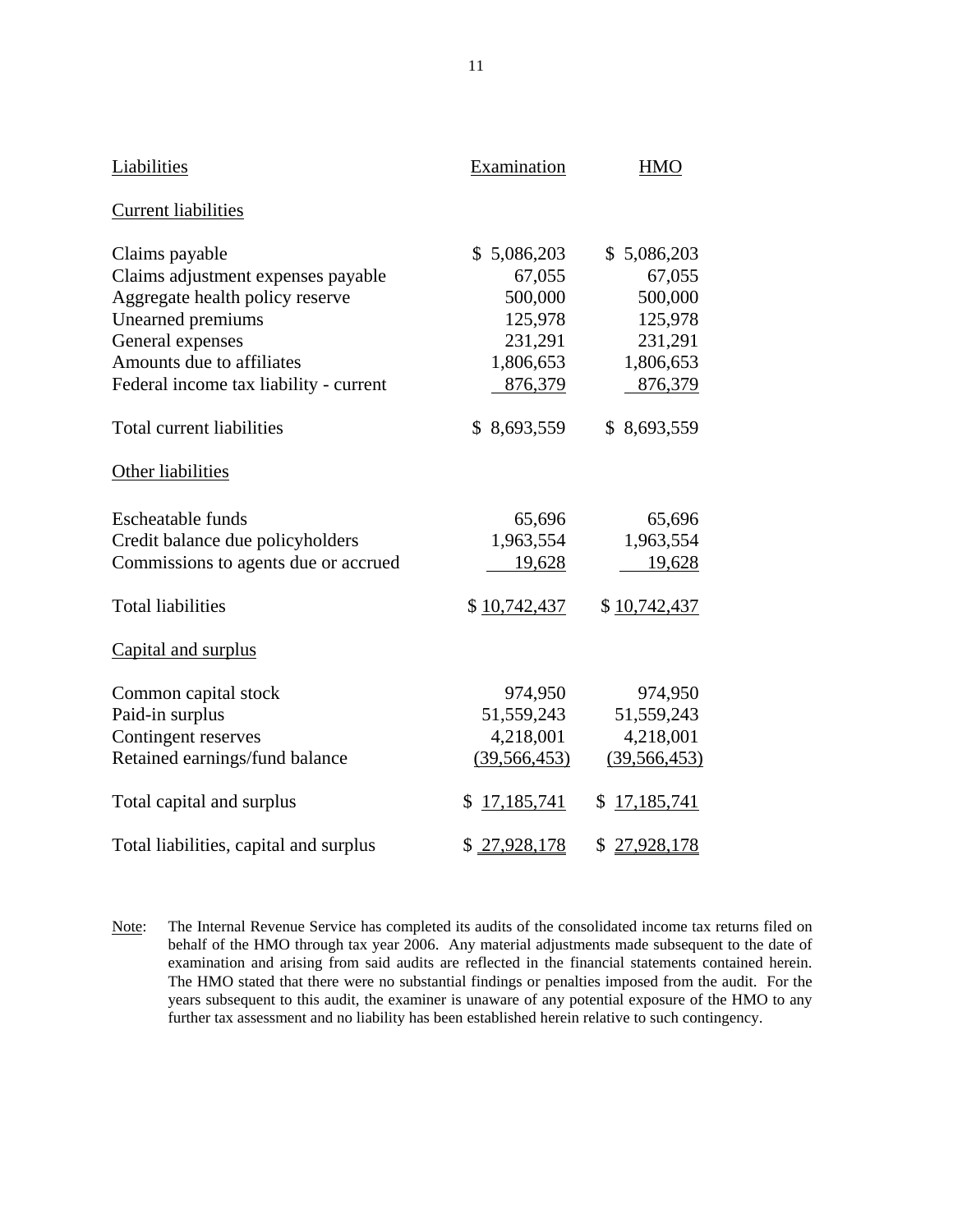### B. Statement of Revenue, Expenses and Capital and Surplus

Capital and surplus decreased \$8,207,057 during the five-year examination period from

January 1, 2004 through December 31, 2008, detailed as follows:

### Revenue

| Premiums earned                           | \$521,592,582  |                    |
|-------------------------------------------|----------------|--------------------|
| Net investment income                     | 9,892,082      |                    |
| Other income                              | 33,599         |                    |
| Realized capital gains                    | 1,025,116      |                    |
| Total revenue                             |                | \$532,543,379      |
| Medical and hospital expenses             |                |                    |
| Medical and hospital benefits             | \$300,584,696  |                    |
| Other professional services               | 30,734,006     |                    |
| Outside referrals                         | 59,146,265     |                    |
| Emergency room                            | 17,066,092     |                    |
| Prescription drugs                        | 69,011,144     |                    |
| Other medical and hospital                | 28,863,265     |                    |
| Incentive pool withhold adjustments       | (199,999)      |                    |
| Reinsurance recoverable                   | (30, 135, 441) |                    |
| Total medical and hospital expenses       | \$475,070,028  |                    |
| Administrative claims adjustment expenses | 15,745,044     |                    |
| General administrative expenses           | 43,745,663     |                    |
| Reserve for accident and health contracts | (3,000,000)    |                    |
| Total administrative expenses             | \$56,490,707   |                    |
| Total expenses                            |                | \$ (531, 560, 735) |
| Net income before federal income taxes    |                | \$982,644          |
| Provision for federal income taxes        |                | (1,584,870)        |
| Net income                                |                | \$<br>2,567,514    |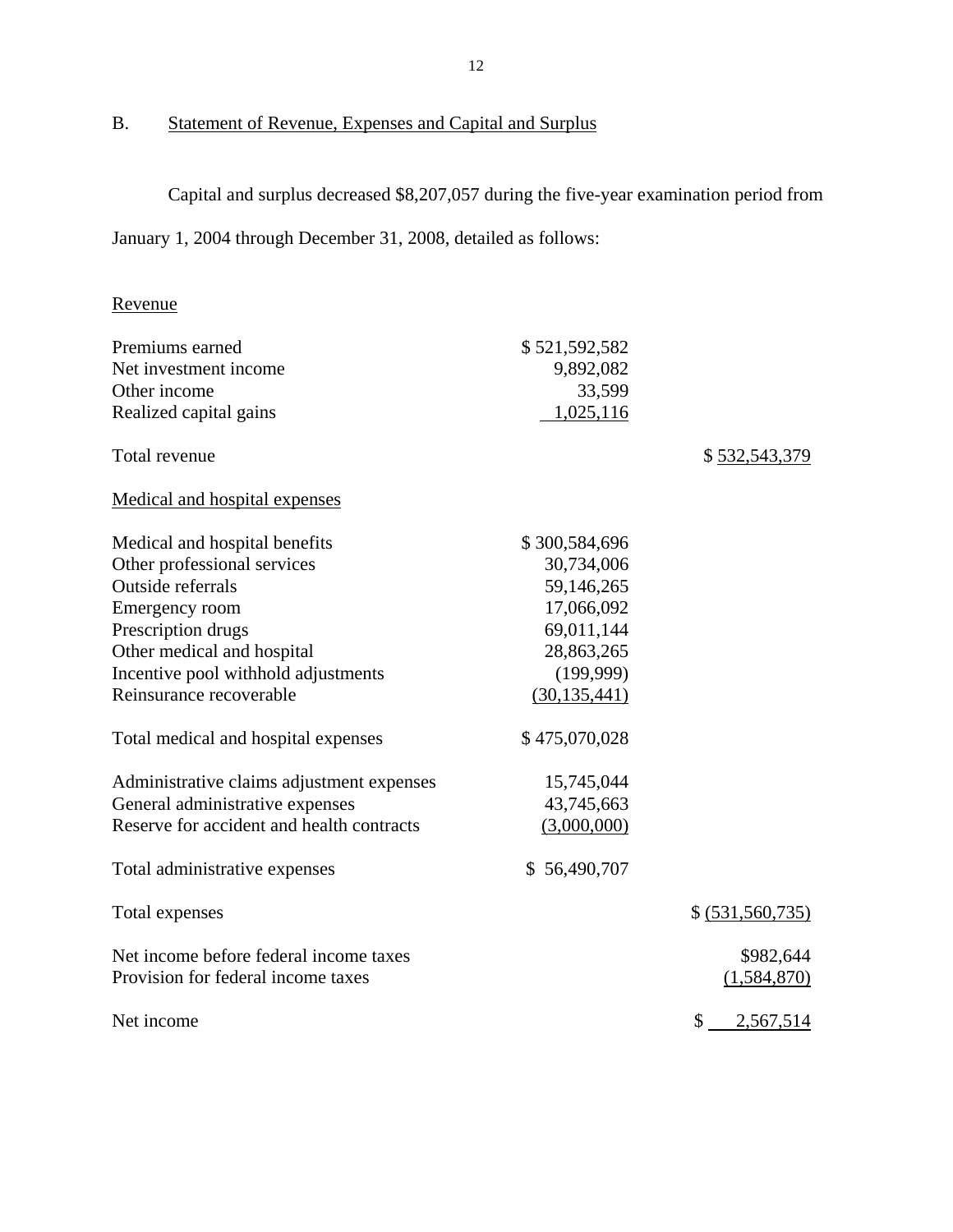#### Changes in Capital and Surplus

Capital and surplus, per report on examination, as of December 31, 2003 \$ 25,392,798

|                                                                            | Gains in<br>Surplus | Losses in<br>Surplus |               |
|----------------------------------------------------------------------------|---------------------|----------------------|---------------|
| Net income                                                                 | \$2,567,514         |                      |               |
| Change in deferred income tax                                              |                     | \$<br>988,414        |               |
| Change in non-admitted assets                                              |                     | 2,420,798            |               |
| Aggregate write-ins for change in<br>surplus                               | 4,634,641           |                      |               |
| Dividends to stockholders                                                  |                     | 12,000,000           |               |
| Net decrease in capital and surplus                                        |                     |                      | \$(8,207,057) |
| Capital and surplus, per report on<br>examination, as of December 31, 2008 |                     |                      | \$17,185,741  |

#### **4. CLAIMS PAYABLE**

The examination liability of \$5,086,203 for the captioned account is the same as the amount reported by the HMO in its filed annual statement as of December 31, 2008. The examination reserve was based upon actual payments made subsequent to the examination date, with an estimate for claims remaining unpaid at that date. Such estimate was calculated based on actuarial principles, which utilized the HMO's past experience in projecting the ultimate cost of claims incurred on or prior to December 31, 2008. The examination analysis of the unpaid claims reserve was conducted in accordance with generally accepted actuarial principles and practices and was based on statistical information contained in the HMO's internal records and in its filed annual statements as verified during the examination.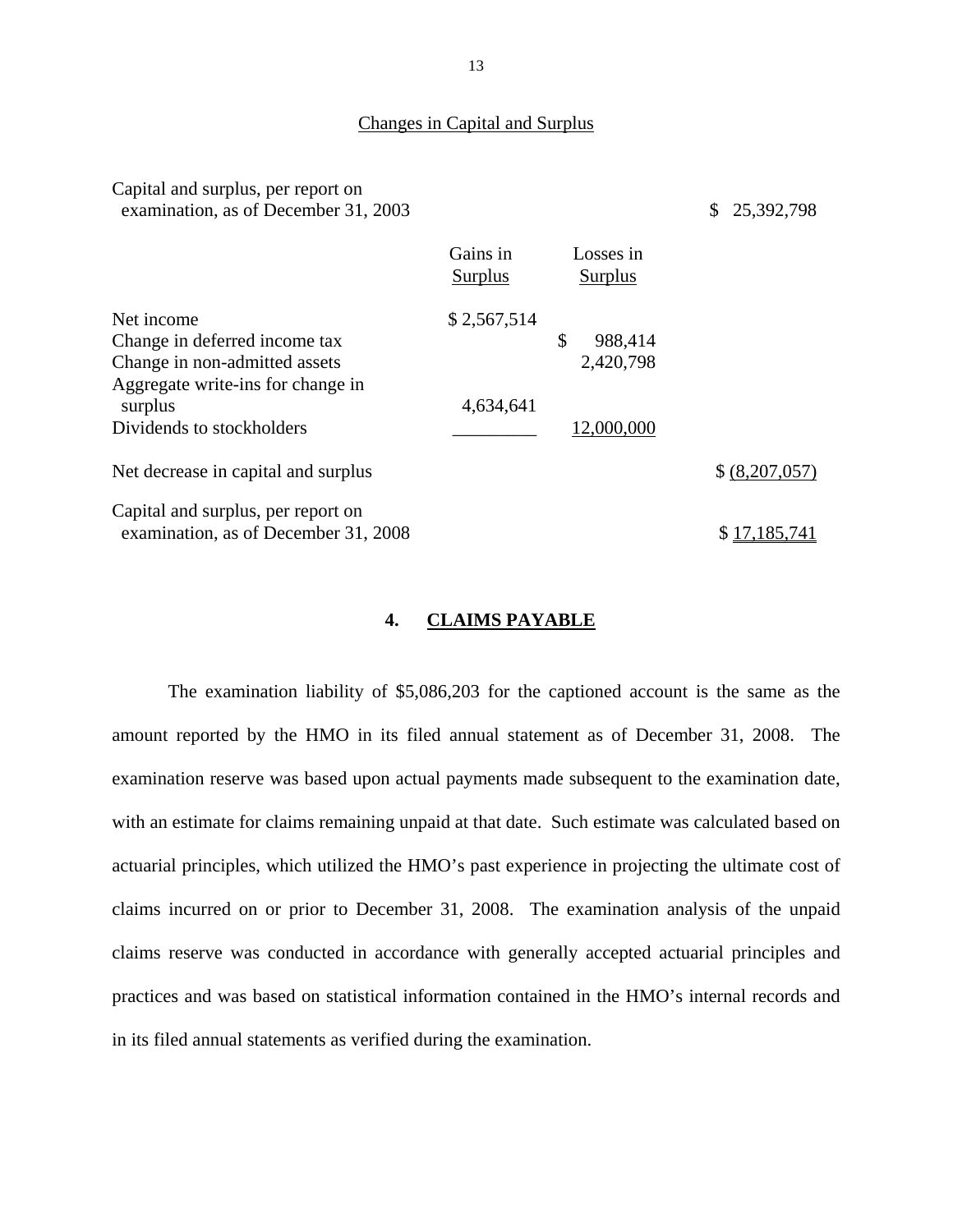#### **5. MARKET CONDUCT ACTIVITIES**

<span id="page-15-0"></span>In the course of this examination, a review was made of the manner in which the HMO conducts its business and fulfills its contractual obligations to subscribers and claimants. The review was general in nature and was directed toward various practices of the HMO.

#### A. Prompt Pay Law

Section 3224-a of the New York Insurance Law, "Standards for prompt, fair and equitable settlement of claims for health care and payments for health care services" ("Prompt Pay Law"), requires all insurers to pay undisputed claims within forty-five days of receipt. If such undisputed claims are not paid within forty-five days of receipt, interest may be payable.

Section 3224-a(a) of the New York Insurance Law states:

"(a) Except in a case where the obligation of an insurer or an organization or corporation licensed or certified pursuant to article forty-three of this chapter or article forty-four of the public health law to pay a claim submitted by a policyholder or person covered under such policy or make a payment to a health care provider is not reasonably clear, or when there is a reasonable basis supported by specific information available for review by the superintendent that such claim or bill for health care services rendered was submitted fraudulently, such insurer or organization or corporation shall pay the claim to a policyholder or covered person or make a payment to a health care provider within forty-five days of receipt of a claim or bill for services rendered."

A statistical sample of claims not adjudicated within 45 days of submission to the HMO was reviewed to determine whether the payment was in violation of the timeframe requirements of Section 3224-a(a) of the New York Insurance Law. Accordingly, all claims that were not adjudicated within 45 days of receipt, during the period January 1, 2008 through December 31, 2008, were segregated. A statistical sample of this population was then selected to determine whether the claims were subject to interest, and whether such interest was properly calculated, as required by statute.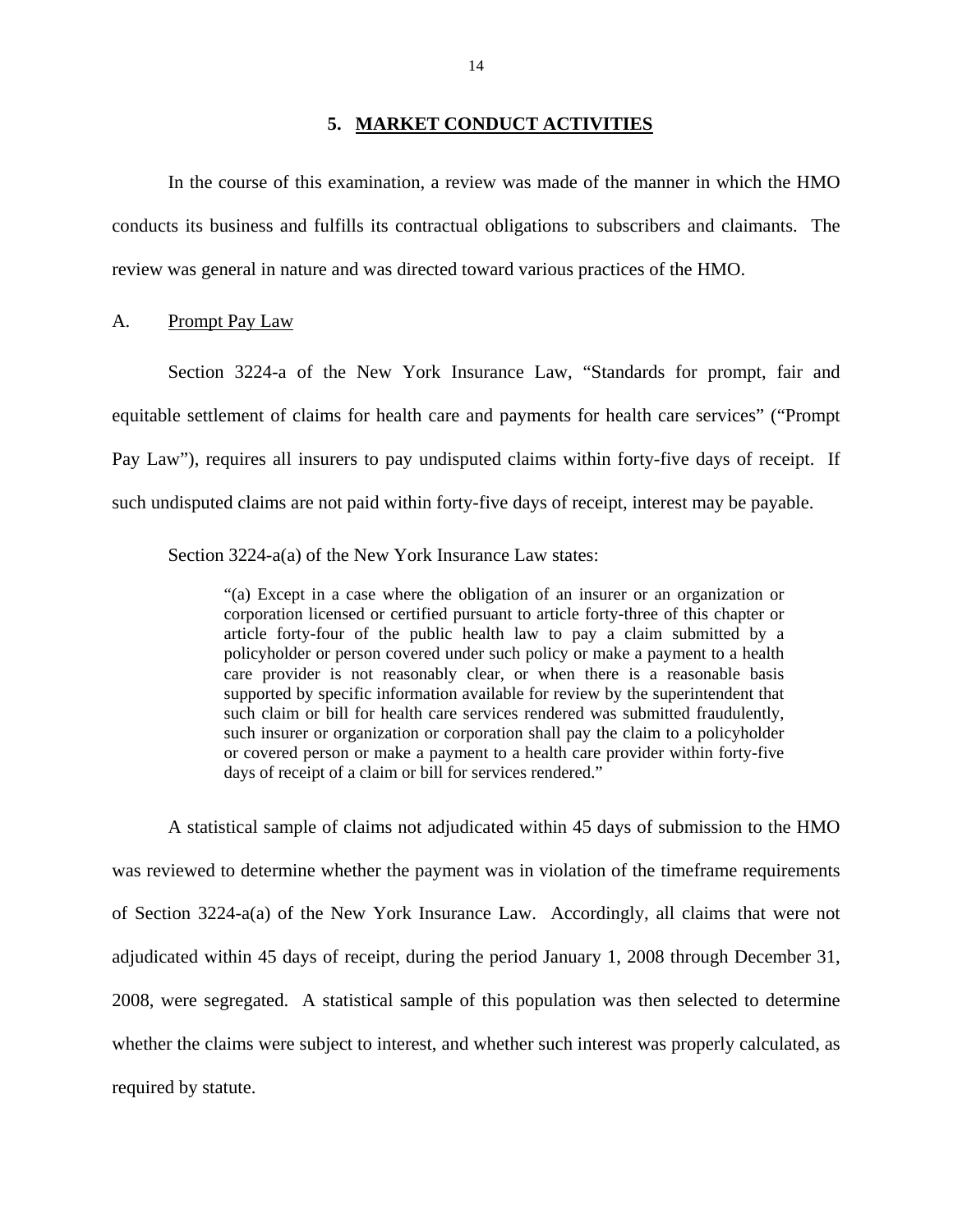The claim populations were separated and further divided into medical and hospital claim segments. Two statistical samples were drawn, one from each segment for each entity. It should be noted for the purpose of this analysis, medical costs characterized by CHCNY as "Pharmacy", "Capitated Payments", and "NY Surcharge Accruals" were excluded from the examiner's review. In total, 100 claims were selected for this review (50 each from the medical and hospital claim segments).

The following chart illustrates the HMO's compliance with the Prompt Pay Law as determined by this examination:

|                                              | Medical | Hospital |
|----------------------------------------------|---------|----------|
|                                              | Claims  | Claims   |
| <b>Total Population</b>                      | 127,925 | 13,933   |
| Population of claim transactions adjudicated |         |          |
| past 45 days                                 | 1,516   | 530      |
| Sample size                                  | 50      | 50       |
| Number of claims with violations             | 31      | 32       |
| <b>Calculated violation rate</b>             | 62.00%  | 64.00%   |
| Upper violation limit                        | 75.45%  | 77.30%   |
| Lower violation limit                        | 48.55%  | 50.70%   |
| <b>Calculated claims in violation</b>        | 940     | 339      |
| Upper limit transactions in violation        | 1,144   | 410      |
| Lower limit transactions in violation        | 736     | 269      |

**Summary of Violations of Section 3224-a(a) of the New York Insurance Law** 

**Note:** The upper and lower violation limits represent the range of potential violations (e.g., if 100 samples were selected, the rate of violations would fall between these limits 95 times).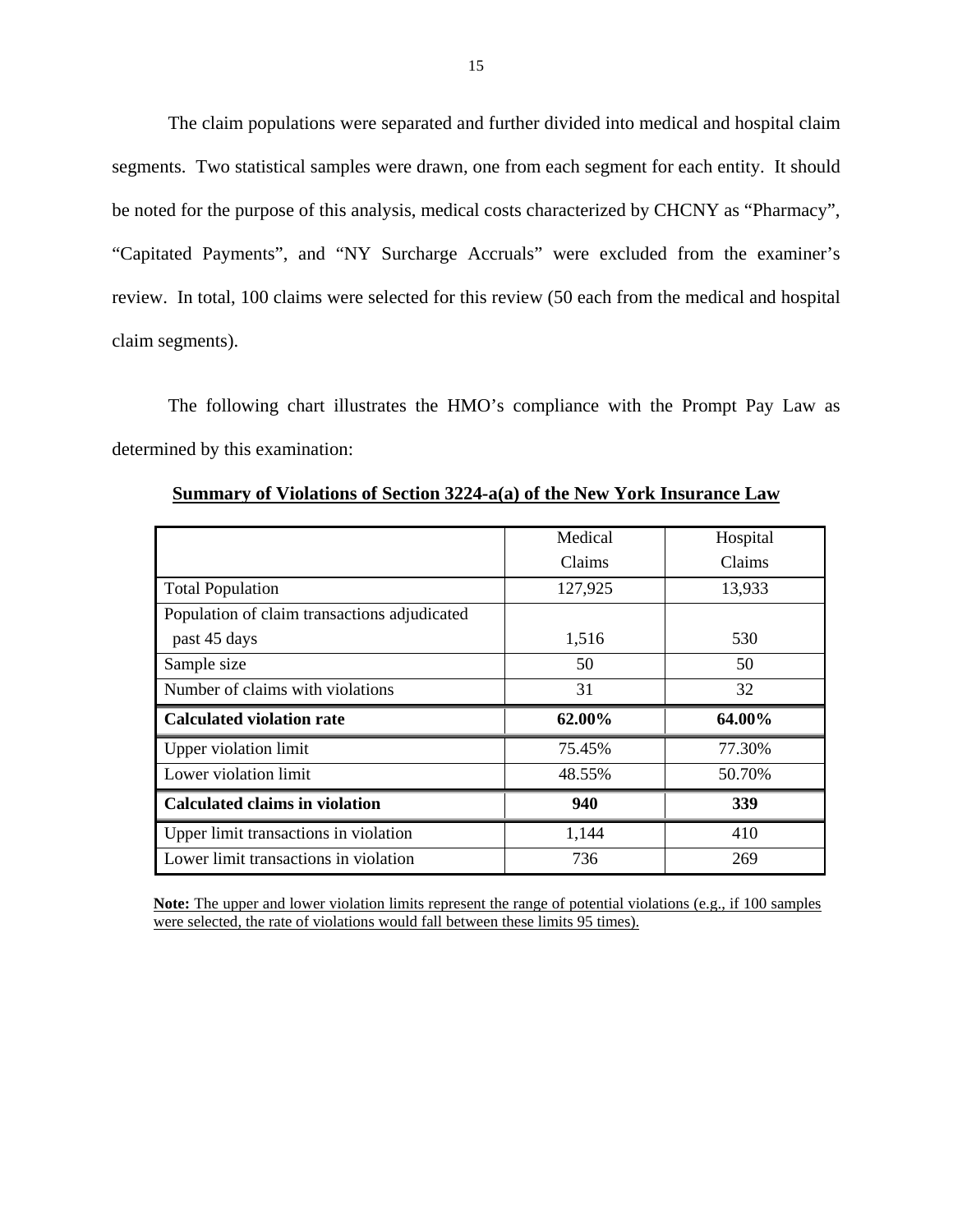The extrapolated number of violations relates to the population of claims used for the sample, which consisted of only those claims adjudicated over forty-five days from receipt. The population of claims adjudicated over forty-five days from date of receipt consisted of 1,516 and 530 medical and hospital claims, respectively, out of 127,925 and 13,933 medical and hospital claims, respectively, processed during the stated period under review.

It is recommended that CHCNY take steps to ensure compliance with the provisions of

Section 3224-a(a) of the New York Insurance Law regarding the prompt payment of claims.

Further, Section 3224-a(b) of the New York Insurance Law states in part:

"In a case where the obligation of an insurer or an organization or corporation licensed or certified pursuant to article forty-three of this chapter or article fortyfour of the public health law to pay a claim or make a payment for health care services rendered is not reasonably clear due to a good faith dispute regarding the eligibility of a person for coverage, the liability of another insurer or corporation or organization for all or part of the claim, the amount of the claim, the benefits covered under a contract or agreement, or the manner in which services were accessed or provided, an insurer or organization or corporation shall pay any undisputed portion of the claim in accordance with this subsection and notify the policyholder, covered person or health care provider in writing within thirty calendar days of the receipt of the claim:

- (1) that it is not obligated to pay the claim or make the medical payment, stating the specific reasons why it is not liable; or
- (2) to request all additional information needed to determine liability to pay the claim or make the health care payment…"

Two statistical samples (one for medical claims and one for hospital claims) of claims not denied within 30 calendar days of receipt by the HMO were reviewed to determine whether the denial was in violation of the timeframe requirements of Section 3224-a(b) of the New York Insurance Law. Accordingly, all claims that were not processed within 30 calendar days of receipt by the HMO during the period from January 1, 2008 through December 31, 2008, were segregated. A statistical sample of each population was then selected to determine whether the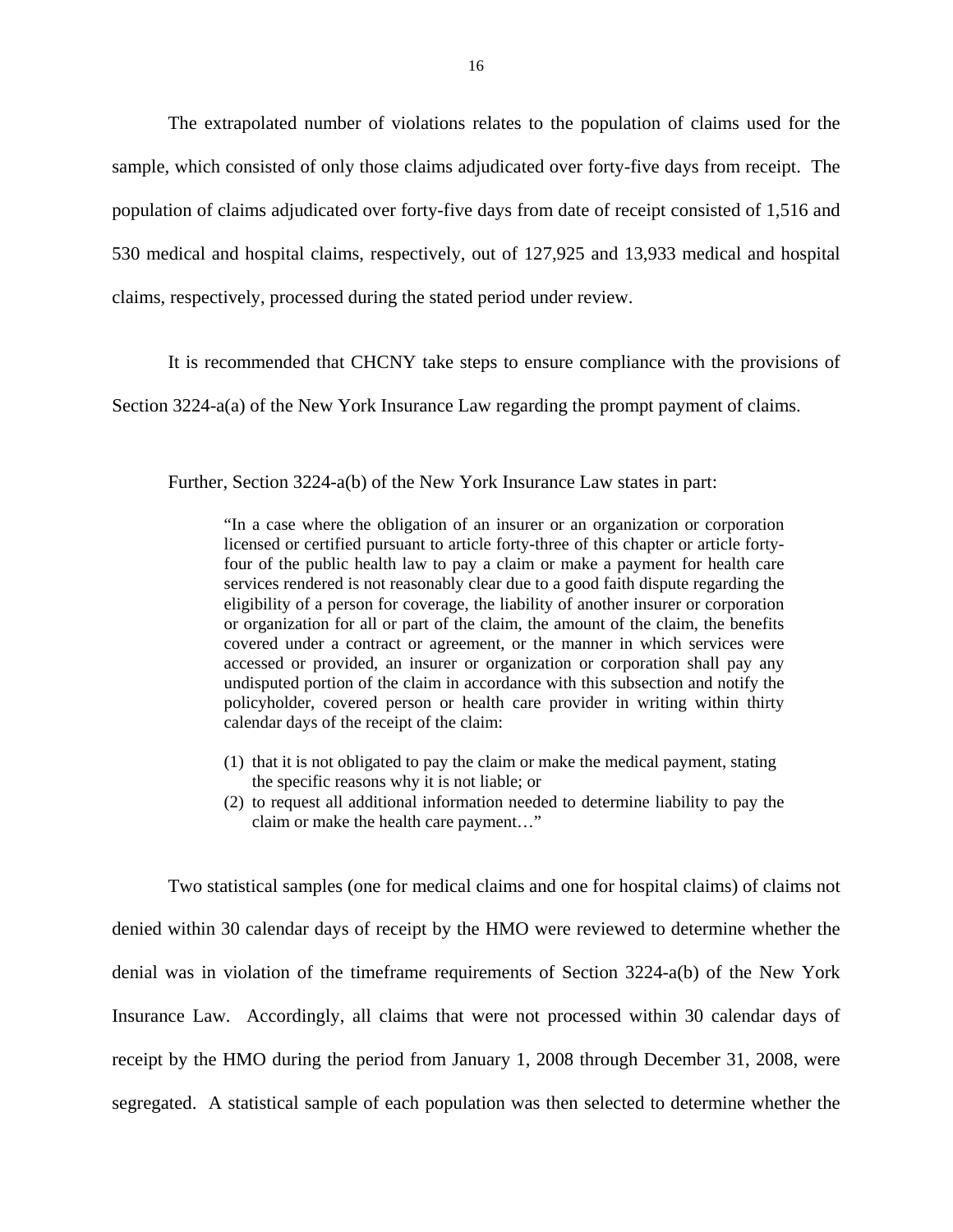claims were adjudicated in compliance with the requirements of Section 3224-a(b) of the New York Insurance Law. In total, 100 claims were selected for this review (50 each from the medical and hospital claim segments).

Based on this review, the following chart was developed to illustrate the HMO's compliance with the Prompt Pay Law as determined by this examination:

|                                              | Medical | Hospital |
|----------------------------------------------|---------|----------|
|                                              | Claims  | Claims   |
| <b>Total Population</b>                      | 127,925 | 13,933   |
| Population of claim transactions denied past |         |          |
| 30 days                                      | 1,516   | 540      |
| Sample size                                  | 50      | 50       |
| Number of transactions with violations       | 9       | 3        |
| <b>Calculated violation rate</b>             | 18.00%  | $6.00\%$ |
| <b>Upper violation limit</b>                 | 28.65%  | 12.58%   |
| Lower violation limit                        | 7.35%   | N/A      |
| <b>Calculated transactions in violation</b>  | 273     | 32       |
| Upper limit transactions in violation        | 434     | 68       |
| Lower limit transactions in violation        | 111     | N/A      |

**Summary of Violations of Section 3224-a(b) of the New York Insurance Law** 

**Note:** The upper and lower violation limits represent the range of potential violations (e.g., if 100 samples were selected, the rate of violations would fall between these limits 95 times).

The extrapolated number of violations relates to the population of claims used for the sample, which consisted of only those claims denied in excess of 30 calendar days from the date of claim receipt during the period January 1, 2008 through December 31, 2008.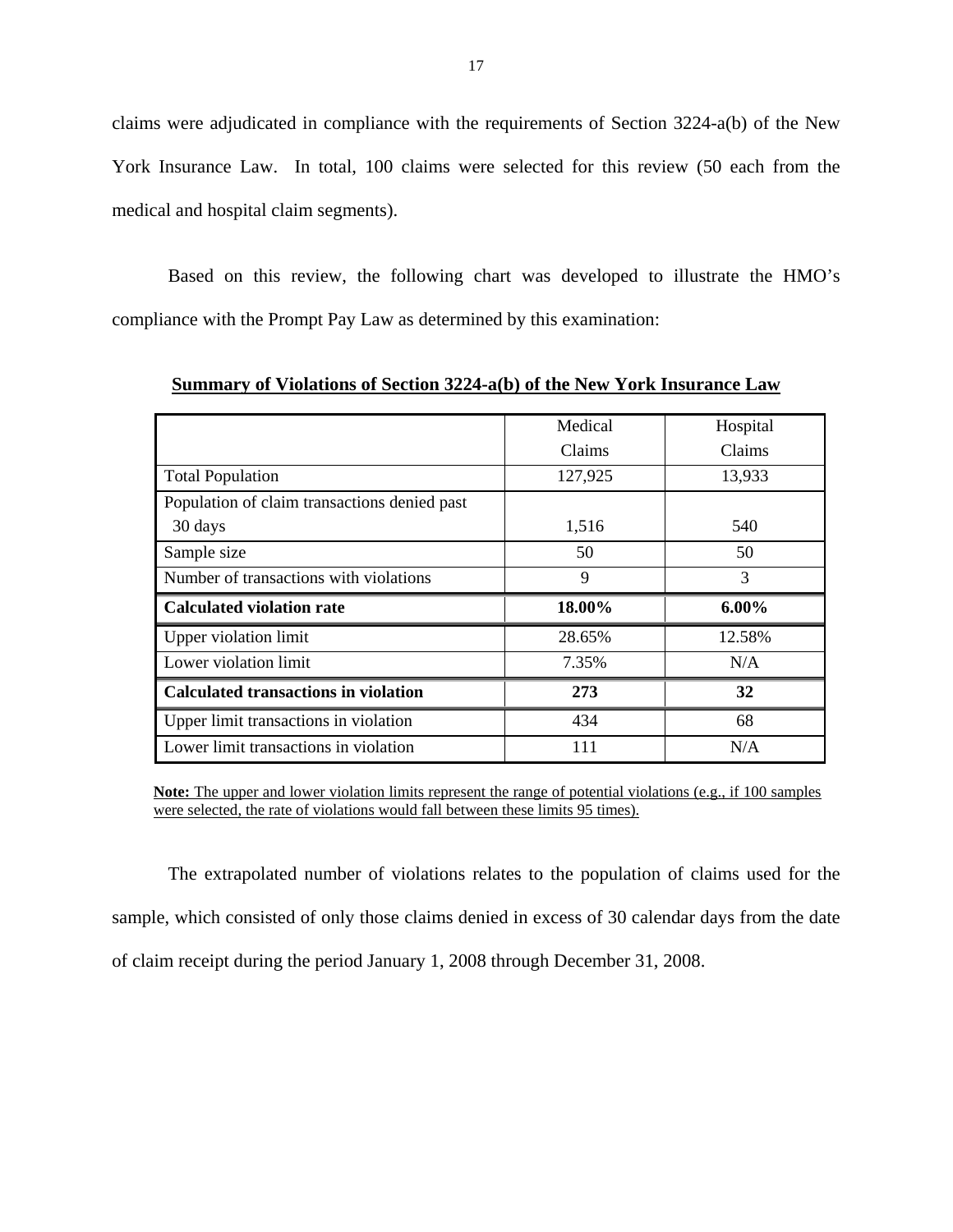The population of claims denied over 30 calendar days from date of receipt consisted of 1,516 and 540 medical and hospital claims, respectively, out of 127,925 and 13,933 medical and hospital claims, respectively, processed during the stated period under review.

During the examiner's review of the HMO's compliance with the Prompt Pay Law, it was noted that the HMO did not have a systematic procedure that identified the correct "Clock Start Date" for claims that were pended. For example, many of the claims identified by the examiner as statutory violations for the prompt pay compliance review, detailed above, were actually claims where the HMO had received incomplete information and, as such, was unable to process the claim. Upon receipt of the information needed to process the claim, the HMO was found to process those sampled claims within statutory guidelines. However, the date the additional information was received and processing commenced was not tracked by the HMO's claims administration system. As a result, although an extrapolation methodology employed across the population of claims was believed to meet the defined parameters, the resulting determinations as contained in the report, may be skewed as neither the HMO, or the examiner was able to accurately identify and segregate claims that were not denied within the statutory timeframe of 30 calendar days from claim receipt.

It is recommended that CHCNY take steps to ensure compliance with the provisions of Section 3224-a(b) of the New York Insurance Law regarding the prompt denial of claims.

It is further recommended that CHCNY develop a procedure to adjust the "Clock Start Date" for claims that are pended.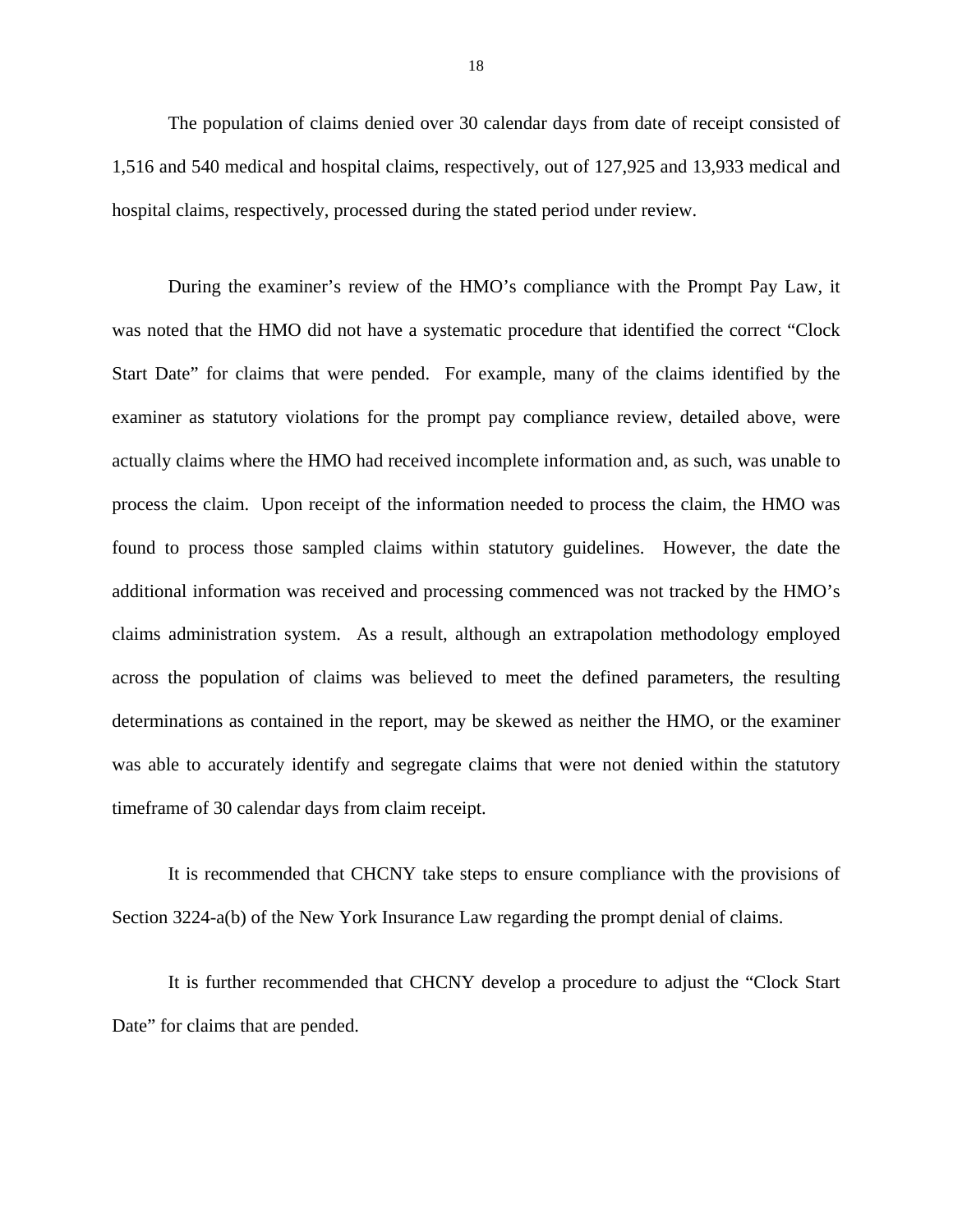<span id="page-20-0"></span>B. Utilization Review

Sections 4902, 4903 and 4904 of the New York Public Health Law set forth the minimum utilization review program standards, requirements of utilization review determinations for prospective, concurrent and retrospective reviews and appeals of adverse determinations by utilization review agents respectively for HMOs licensed under Article 44 of the New York Public Health Law.

The examiner randomly selected six Utilization Review files for review. In 3 out of the 6 files, CHCNY failed to send acknowledgment notices within fifteen days as required by New York Public Health Law, Section 4904(3), which states in part;

> "The utilization review agent must provide written acknowledgment of the filing of the appeal to the appealing party within fifteen days of such filling…"

It is recommended that CHCNY provide written acknowledgment to the enrollee or the enrollee's designee within fifteen days after filing of the appeal as required by Section 4904(3) of the New York Public Health Law.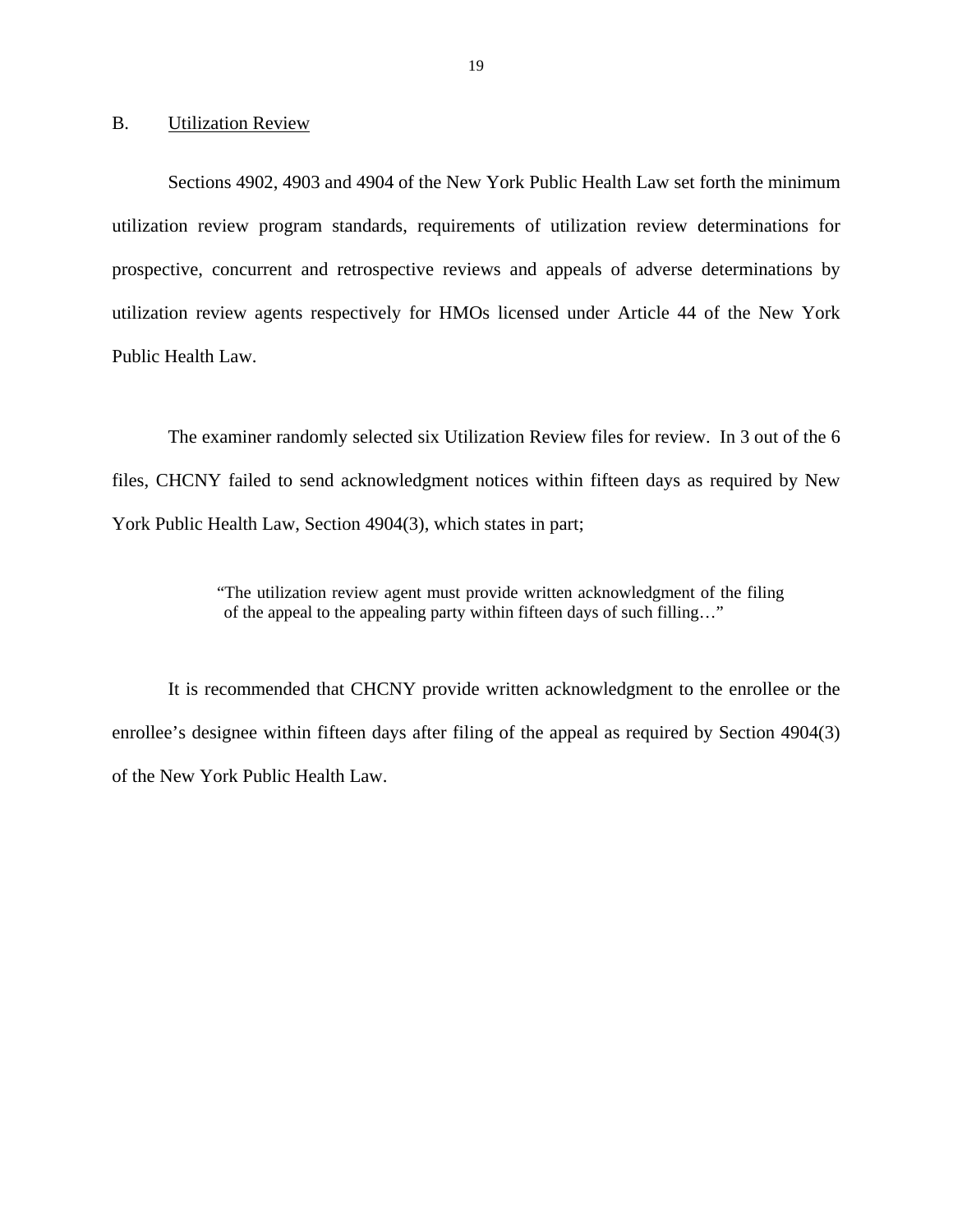#### <span id="page-21-0"></span>**6. COMPLIANCE WITH PRIOR REPORTS ON EXAMINATION**

This section pertains to comments and recommendations from the prior Report on Examination of CHCNY's Financial Condition, which included an Appendix describing findings revealed during a separate review of CHCNY's Computer Systems and related operations by Ernst and Young, and a Special Market Conduct Report on Underwriting and Ratings Practices, performed as of September 30, 2004.

The prior reports contained a combined fifty-five (55) comments and recommendations as follows (page numbers refer to the prior report):

#### **A. Financial Condition Examination (25 Recommendations)**

#### **ITEM NO. PAGE NO.**

#### **Management and Controls**

1. It is recommended that board members who are unable or unwilling to 5 attend meetings consistently should resign or be replaced.

*The HMO has complied with this recommendation.* 

2. It is recommended that the Plan's management comply with Section 6 312(b) of the New York Insurance Law by ensuring that each board member signs the requisite statement that (s)he has received and reviewed said examination report.

*The HMO has complied with this recommendation.* 

3. It is further recommended that the Plan's management have these 6 statements signed in a timely manner, furnishing the board members with copies of reports on examination no later than the next regularly scheduled board meeting subsequent to the date the report is filed.

*The HMO has complied with this recommendation.*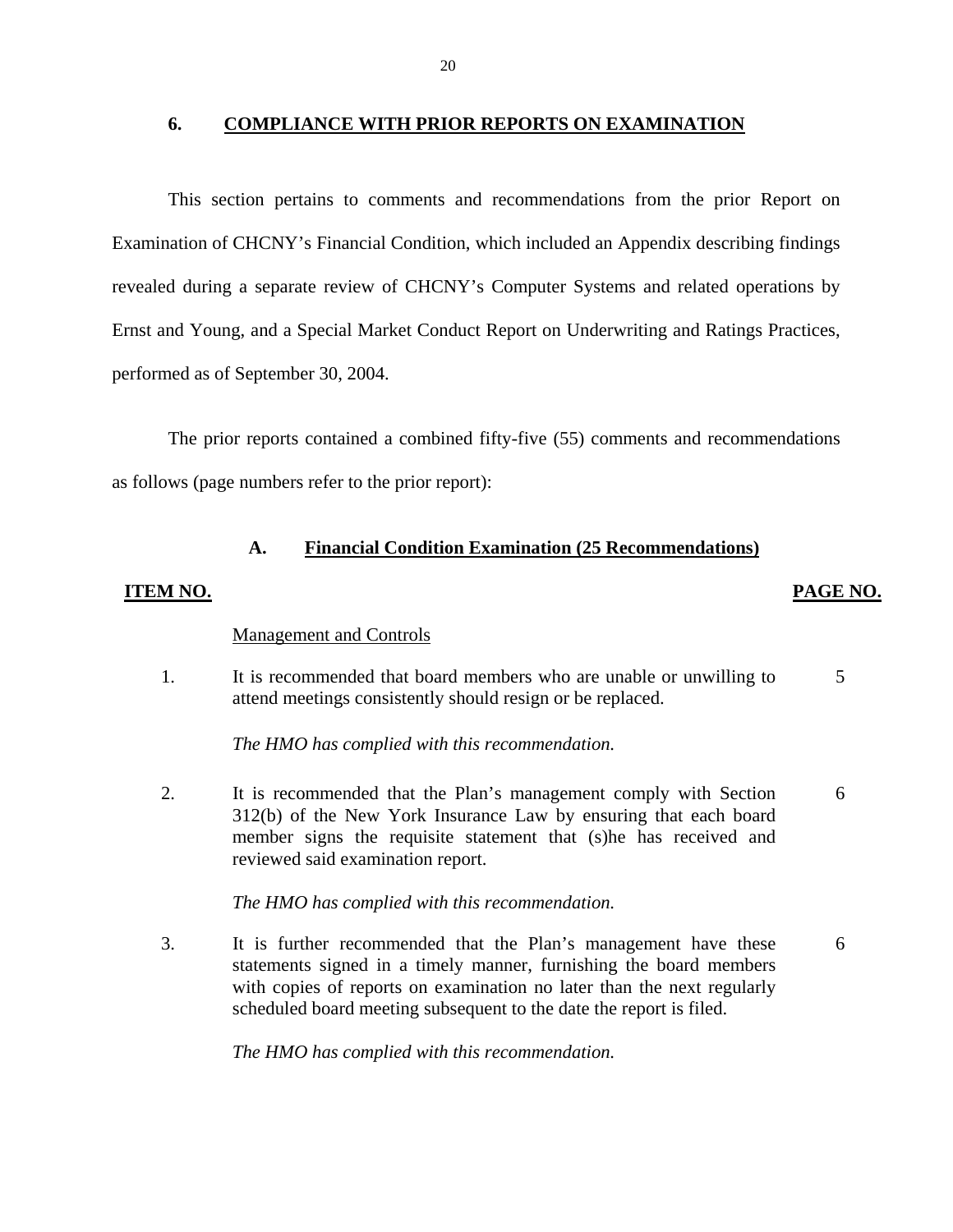Circular Letter No. 9 (1999) – Adoption of Procedures Manuals

4. It is recommended that the board of directors of CHCNY obtain the 8 appropriate annual certifications required by Circular Letter No. 9 (1999).

*The HMO has complied with this recommendation.* 

5. It is recommended that the Plan submit a plan of corrective action to the 8 Department in response to the comments and recommendations made in all filed reports on examination.

*The HMO has complied with this recommendation.* 

6. It is further recommended that the board of directors of CHCNY 8 oversee the corrections and implementation of CHCNY's compliance with the recommendations made in all filed reports on examination.

*The HMO has complied with this recommendation.* 

7. The above mentioned issues and resulting comments and 8 recommendations addressing the Plan's board, are also directed to its corporate management and senior officers. The failure to respond to and comply with Insurance Department directives and examination findings is disconcerting.

*The HMO has complied with this recommendation.* 

**Conflict of Interest Policy** 

8. It is recommended that the Plan review and amend its current policy 10 regarding conflicts of interest by having statements completed when the person is hired or appointed, and at least annually thereafter.

*The HMO has complied with this recommendation.* 

**ITEM NO. PAGE NO. PAGE NO.**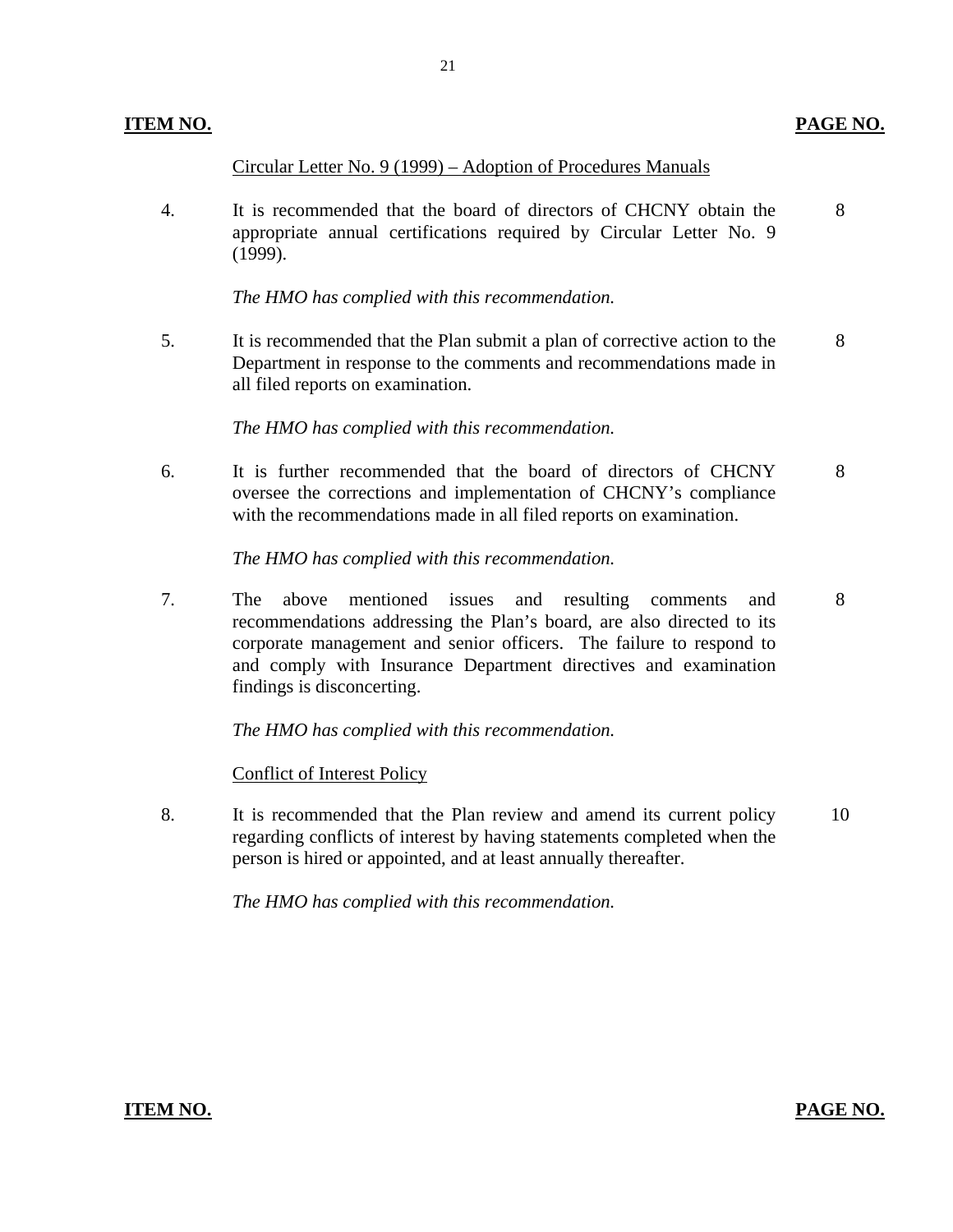#### **Holding Company System**

9. It is recommended that the Plan comply with Part  $98-1.10(c)$  of the 14 Administrative Rules and Regulations of the Health Department.

> Subsequent to the date of this examination, the Plan filed the Intracorp and CBH management services agreements with the Insurance Department.

*The HMO has complied with this recommendation.* 

10. It is recommended that the Plan comply with the requirements of Part 15 98-1.10(c) of the Administrative Rules and Regulations of the Health Department and refrain from implementing a management services agreement prior to obtaining the requisite approval from the Departments of Health and Insurance.

> Subsequent to the examination date, this agreement was approved by the Department of Health.

*The HMO has complied with this recommendation.* 

#### **Abandoned Property Law**

11. It is recommended that the Plan abide by the prescribed year-end cut-off 16 period when filing its Verification and Checklist Report of Abandoned Property with the New York State Comptroller.

*The HMO has complied with this recommendation.* 

12. It is also recommended that the Plan maintain sufficient documentation 16 to allow for the proper identification of all payees reported on its filed Verification and Checklist Report of Abandoned Property escheated to the Office of the State Comptroller of the State of New York.

*The HMO has complied with this recommendation.* 

13. It is further recommended that the Plan publish its unclaimed funds in 16 accordance with the requirements of Sections 1315 and 1316 of the New York Abandoned Property Law.

*The HMO has complied with this recommendation.* 

#### **ITEM NO. PAGE NO. PAGE NO.**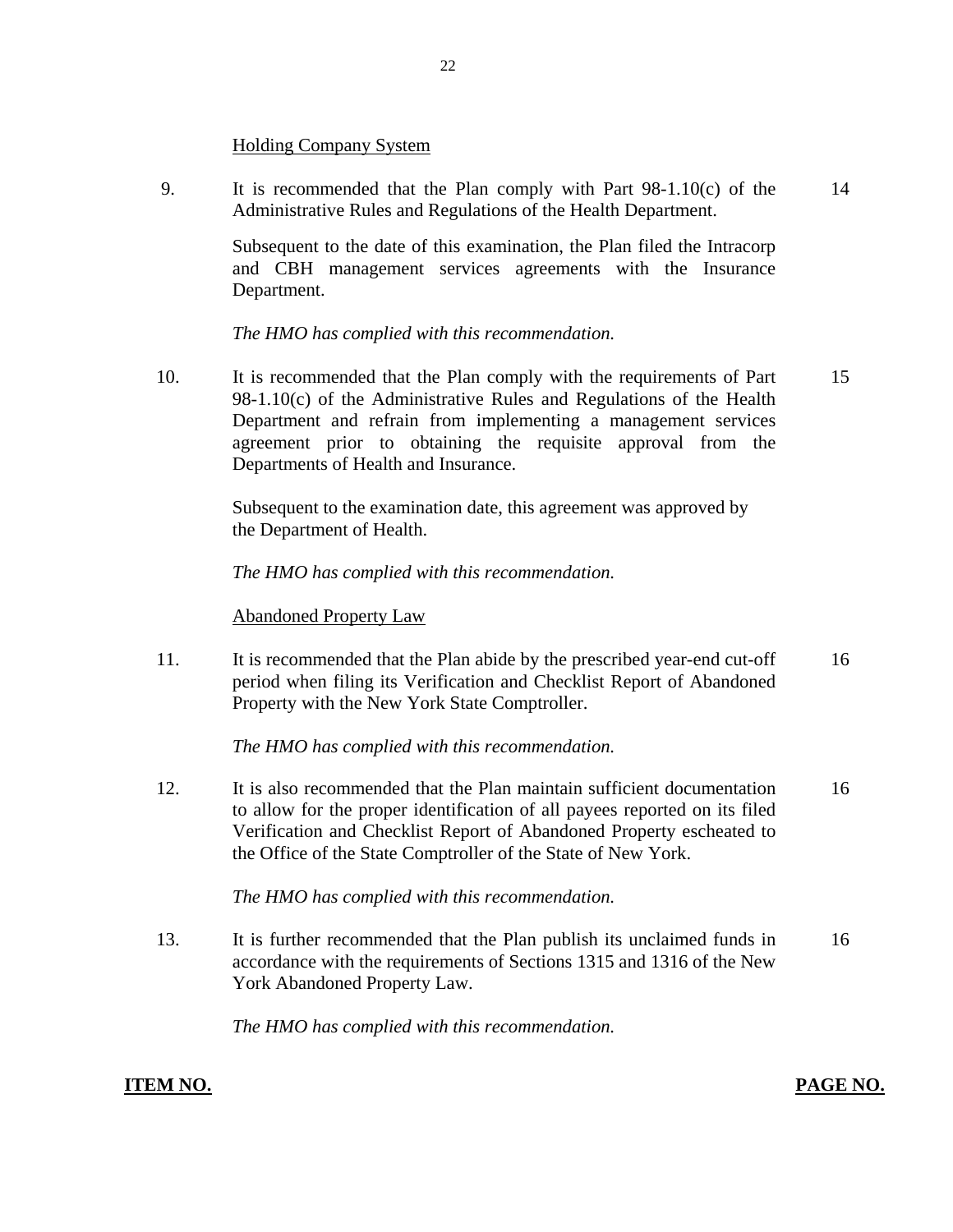#### **Location of Records**

14. It is recommended that the Plan maintain, at a minimum, copies of its 17 annual statements, and other pertinent financial and corporate records at its statutory home office, pursuant to the requirements of Part 98-1.11(a) of the Administrative Rules and Regulations of the Health Department.

#### *The HMO has complied with this recommendation.*

15. It is also recommended that the Plan accurately reflect the actual 17 location of the Plan's books and records in its filed annual statement.

#### *The HMO has complied with this recommendation.*

#### **Accounts and Records**

16. It is recommended that the Plan comply with Part  $98-1.11(a)$  of the 18 Administrative Rules and Regulations of the Health Department and develop a method to collect claims data pertaining solely to CHCNY. It is further recommended that this data be reviewed by the Plan's management on a regular basis.

#### *The HMO has complied with this recommendation.*

17. It is recommended that the correct name of the custodian be reflected in 19 the Plan's custodian agreement and in its annual statements filed with the Department.

*The HMO has complied with this recommendation.* 

18. It is recommended that the Plan amend its custodian agreement to 19 include the above mentioned provision.

*The HMO has complied with this recommendation.* 

19. It is recommended that the Plan reflect the proper names and correct 20 balances for all financial institutions listed in Schedule E of its annual statements filed with this Department.

*The HMO has complied with this recommendation.*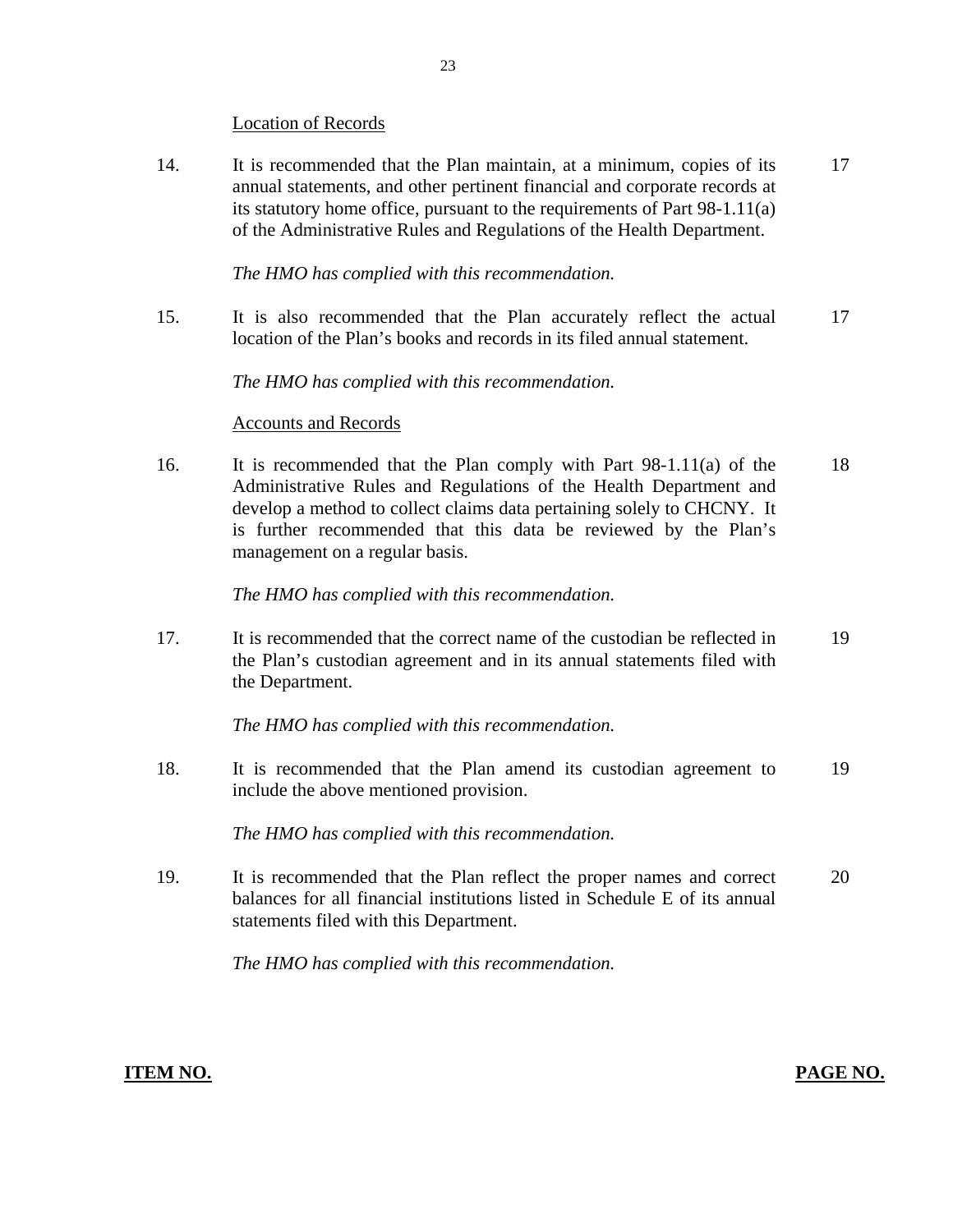20. It is recommended that the Plan ensure that all Letters of Credit issued 20 on its behalf contain all of the clauses required by Department Regulation No. 133.

#### *The HMO has complied with this recommendation.*

21. It is recommended that when determining a premium deficiency reserve 21 the Plan comply with the requirements of SSAP No. 54 and recognize a liability for each policy grouping where a premium deficiency is indicated.

*The HMO has complied with this recommendation.* 

22. It is recommended that the Plan adhere to the requirements of Section 22 1407(a)(4) of the New York Insurance Law and not invest in any obligations, shares or other securities of an affiliate.

> Subsequent to the examination date (March 2005), the Fund was dissolved.

*The HMO has complied with this recommendation.* 

23. It is recommended that the Plan follow the NAIC instructions with 22 regard to proper reporting of its cash and short-term investments in its annual statements filed with this Department.

*The HMO has complied with this recommendation.* 

**Claims Payable** 

24. It is recommended that in regard to its "Seamless" product, the Plan 28 improve MEDICOM's capabilities to properly classify and distinguish all applicable claims, so that the actual health plan subject to the claim can be identified and claims can be properly allocated.

*The HMO has complied with this recommendation.* 

#### **ITEM NO.**

#### **PAGE NO.**

25. It is further recommended that the Plan review all claims processed 28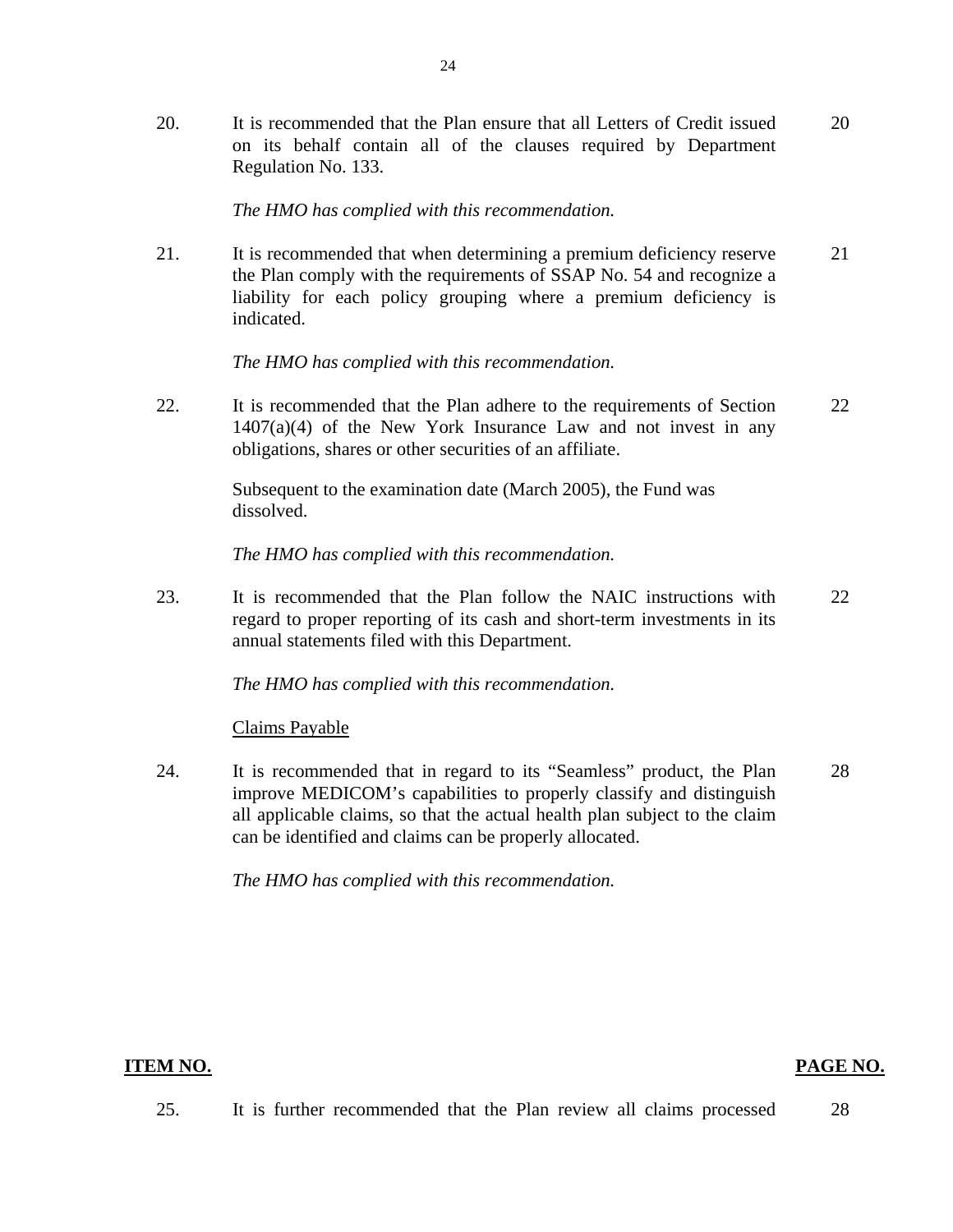using its "Seamless" product.

Subsequent to the examination date, the Plan began migrating membership from the MEDICOM ("National") Platform to its "Endstate" Platform. As of December 31, 2007, all membership resided on the Endstate Platform.

*The HMO has complied with this recommendation.* 

#### **B. Computer Systems and Related Operations (8 Recommendations)**

**ITEM NO. PAGE NO.**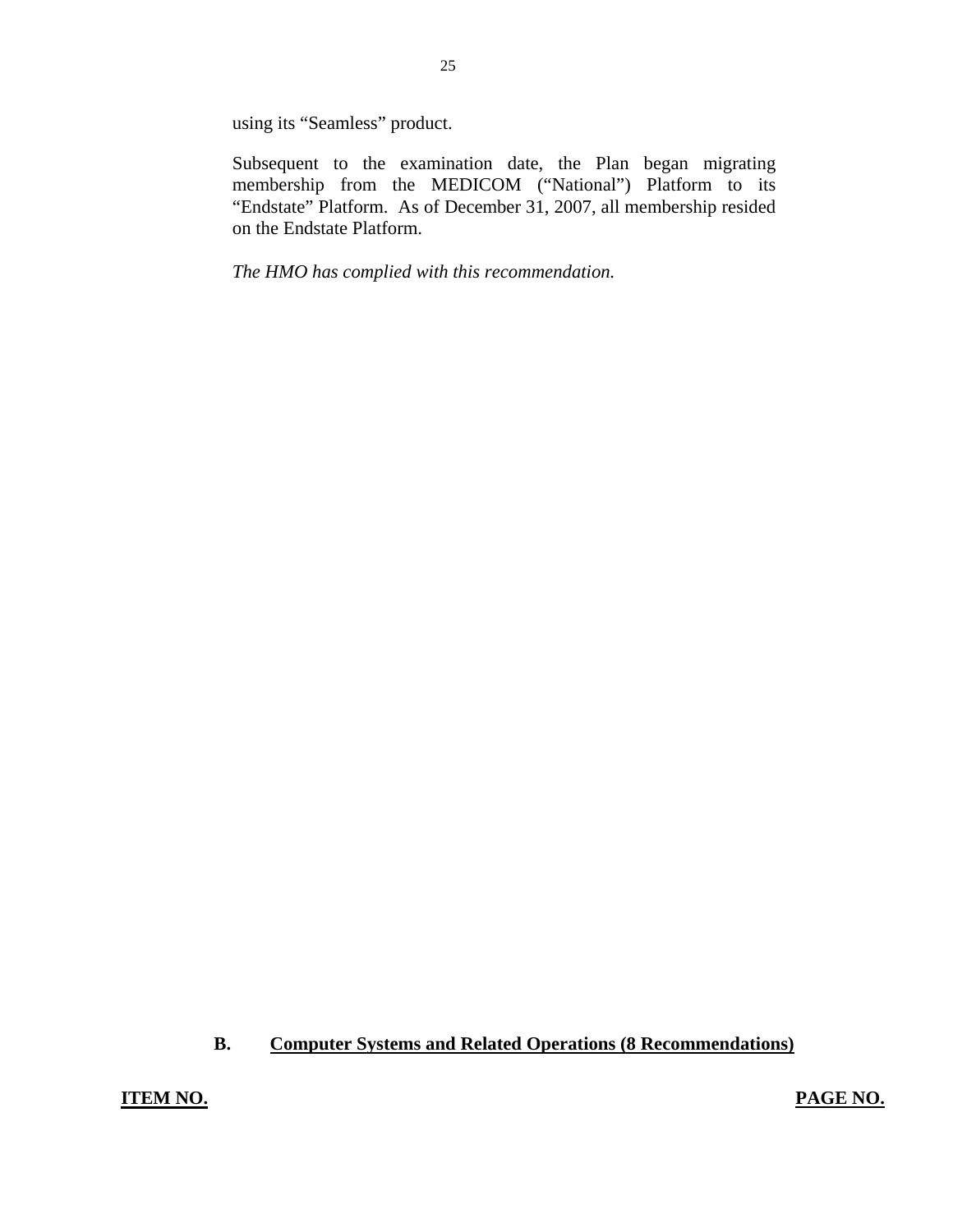PMHS – Change Management Segregation of Duties – Description and Risk

1. It is recommended that individuals who have access to the authorities in Implementer and Aldon not have the ability to move changes from the development, test and production environments, to a live environment.

> *Ernst and Young reviewed the responses and assertions by the HMO and determined that the findings were satisfactorily addressed.*

LAN – Logical Security Controls – Description and Risk

2. It is recommended that CIGNA's management maintain all documentation of SCR requests and approvals to the LANs. Further, it is recommended that CIGNA's management ensure that all personnel, including contractors, vendors or employees of affiliated companies, follow SCR procedures to gain access to the LANs.

> *Ernst and Young reviewed the responses and assertions by the HMO and determined that the findings were satisfactorily addressed.*

#### CARBS – Logical Security Controls – Description and Risk

3. It is recommended that CIGNA's management retain all supporting documentation, either the request form or email, of user requests and approvals. In addition, access to CARBS should not be given unless the request form or email has been approved. Also, the process for user recertification should be standardized and conducted on a periodic (e.g. quarterly/annual) basis. Further, management should implement a process by which terminated employees or users that change assignments are terminated as active users on CARBS.

> *Ernst and Young reviewed the responses and assertions by the HMO and determined that the findings were satisfactorily addressed.*

**ITEM NO. PAGE NO.** 

26

PMHS – Segregation of Duties Within the Application – Description and Risk

7

8

6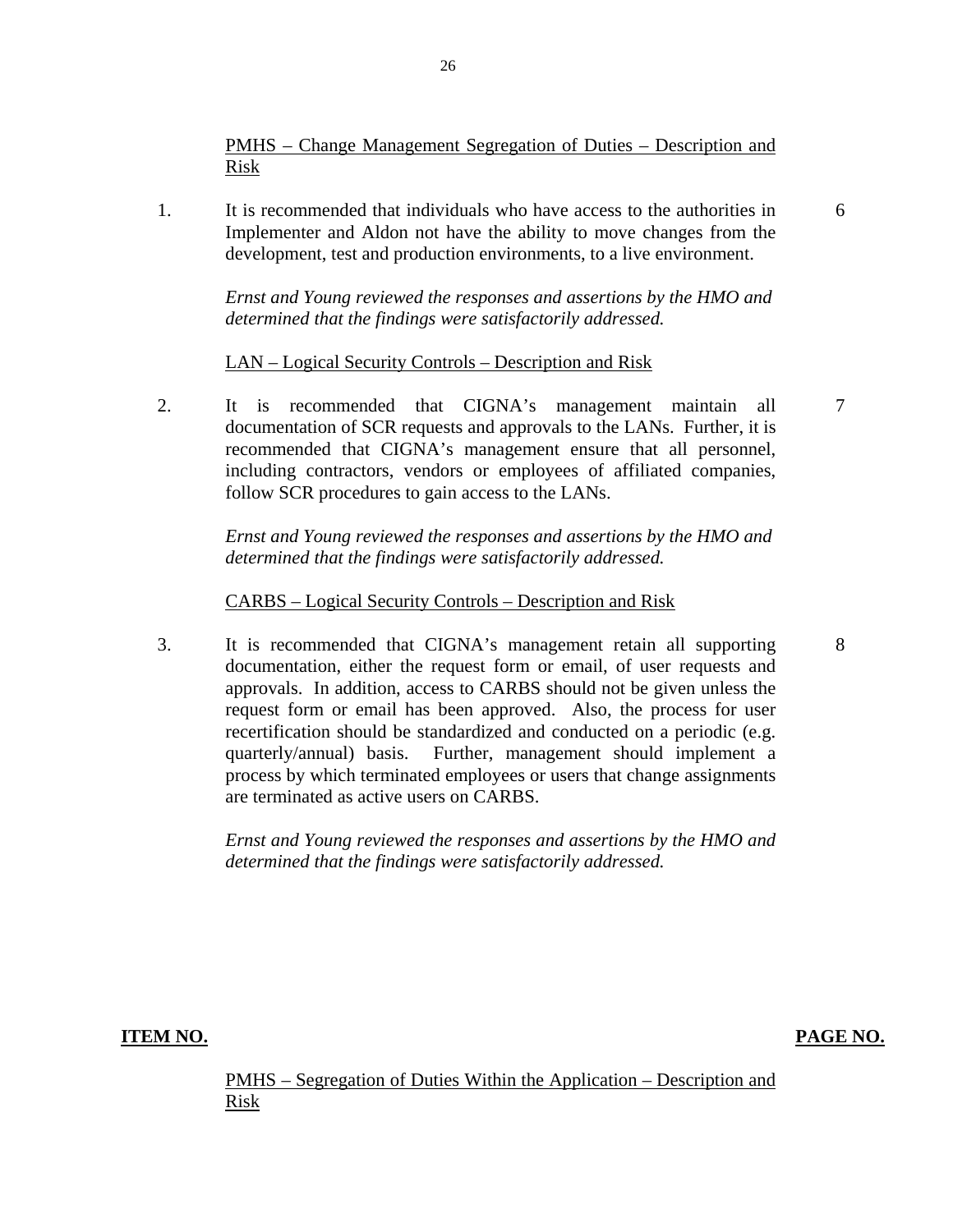4. It is recommended that management conduct periodic (e.g. quarterly/annual) re-certifications of all PMHS users and verify that their access is appropriate for their given job responsibilities. Additionally, management should ensure that PMHS access is assigned to new users via the SCR process previously described.

> *Ernst and Young reviewed the responses and assertions by the HMO and determined that the findings were satisfactorily addressed.*

#### AMISYS – Logical Security Controls – Description and Risk

5. It is recommended that CIGNA's management retain all supporting documentation, either the hard copy request form or email, of user requests and approvals. In addition, the process for user recertification should be standardized and conducted on a periodic (e.g. quarterly/annual) basis. Further, management should implement a process by which terminated employees and users that change jobs are terminated as active AMISYS users. 11

*Ernst and Young reviewed the responses and assertions by the HMO and determined that the findings were satisfactorily addressed.* 

#### MEDICOM – Changes to Application Controls – Description and Risk

6. It is recommended that management ensure that production control does not promote changes to production unless all signatures for the change are present. In addition, management should ensure that all participants in the change management process, both business users and IT support, understand the change management process and requirements in order to promote changes into production. 11-12

> *Ernst and Young reviewed the responses and assertions by the HMO and determined that the findings were satisfactorily addressed.*

#### **ITEM NO. PAGE NO.**

9

#### **AMISYS** – Changes to Application Controls – Description and Risk

7. It is recommended that CIGNA's management ensure that all changes to 12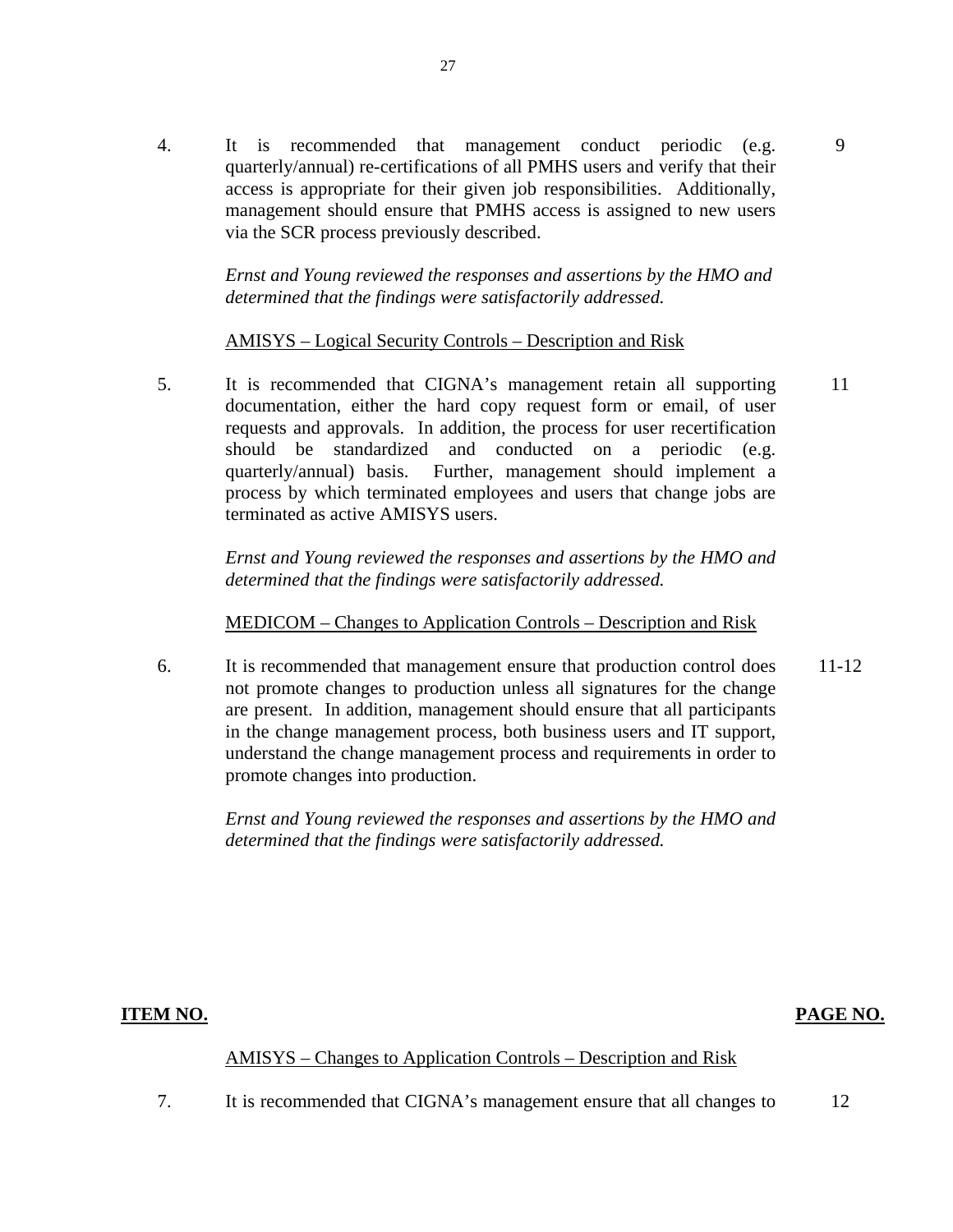AMISYS follow CIGNA's change management policies and procedures for requesting, testing and approving changes to be promoted into production; particularly when changes are classified as emergency changes.

*Ernst and Young reviewed the responses and assertions by the HMO and determined that the findings were satisfactorily addressed.* 

**CARBS** – Changes to Application Controls – Description and Risk

8. It is recommended that management ensure that all changes to CARBS 13 follow CIGNA's change management policies and procedures for requesting, testing and approving changes to be promoted into production. Further, CIGNA's management should ensure that changes cannot be implemented into production without approval from the Main Change Control Board.

*Ernst and Young reviewed the responses and assertions by the HMO and determined that the findings were satisfactorily addressed.* 

#### **C. Special Market Conduct Examination (22 Recommendations)**

**ITEM NO. PAGE NO.**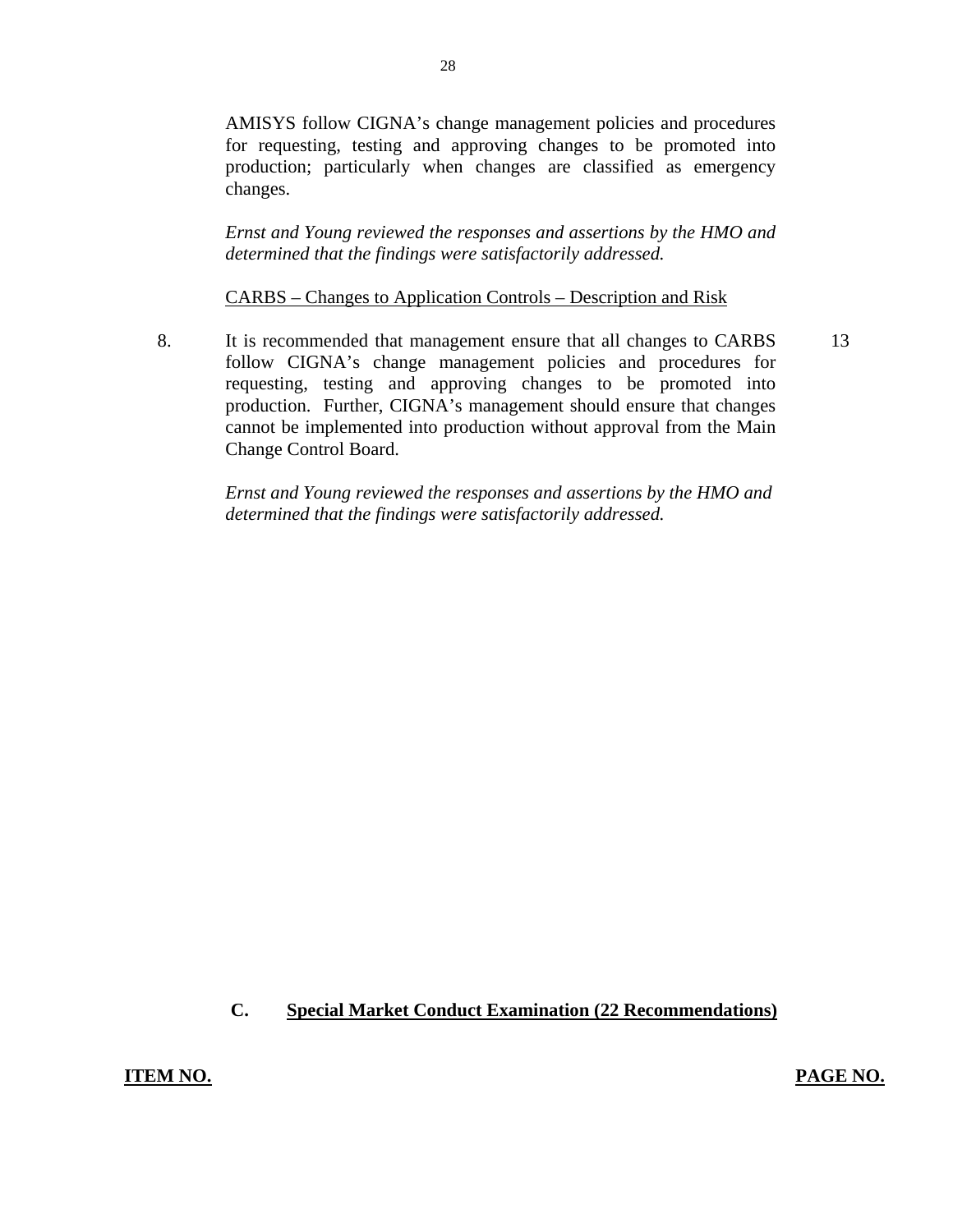#### **Misapplication of Filed Formula**

<span id="page-30-0"></span>1. It is recommended that CHCNY comply with the requirements of 8 Section 4308(b) of the New York Insurance Law and Part  $52.40(g)(1)$  of Department Regulation No. 62 by utilizing the annual trend rates, stoploss pooling charges, retention percentages and credibility factors as contained in its formula submitted to and approved by the Superintendent.

*Testing did not reveal any violations of this recommendation.* 

2. It is recommended that CHCNY comply with the requirements of 8 Section 4308(b) of the New York Insurance Law and Part  $52.40(g)(1)$  of Department Regulation No. 62 by charging rates that are based on strict adherence to the provisions of its experience rating formula filed with and approved by the Superintendent.

*Testing did not reveal any violations of this recommendation.* 

Deviation from Filed Formula

3. It is recommended that CHCNY discontinue the use of any component 13 of its large group experience rating process that was not filed with the Department and approved by the Superintendent.

*Testing did not reveal any violations of this recommendation.* 

4. It is recommended that all features utilized by CHCNY during its rating 13 of large group experience rated policies be filed with the Department for approval according to the requirements of Section 4308(b) of the New York Insurance Law and Part 52.40(g)(1) of Department Regulation No. 62.

*Testing did not reveal any violations of this recommendation.* 

5. It is recommended that CHCNY consistently apply all aspects of its 13 experience rating formula to all of its prospective groups.

*Testing did not reveal any violations of this recommendation.* 

#### **ITEM NO. PAGE NO.**

6. It is recommended that CHCNY comply with Section 4308(b) of the 14 New York Insurance Law and Part 52.40(g)(1) of Department Regulation No. 62 by not utilizing rate caps or other similar designs in its experience rating formula, unless they have been submitted to and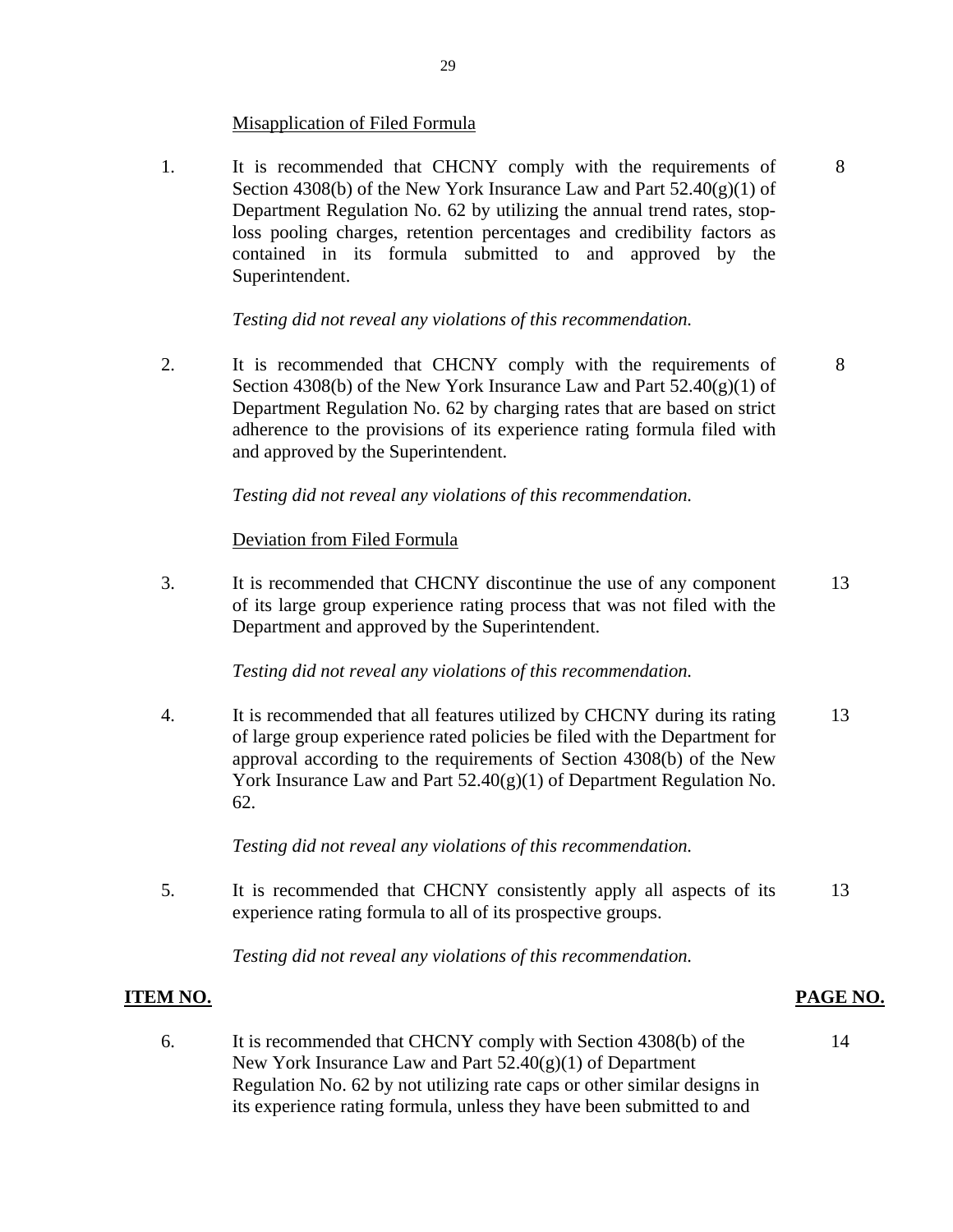approved by the Superintendent.

#### *Testing did not reveal any violations of this recommendation.*

7. It is again recommended that CHCNY comply with the requirements of Section 4308(b) of the New York Insurance Law and Part  $52.40(g)(1)$  of Department Regulation No. 62 by charging rates that are based on strict adherence to the provisions of its experience rating formula filed with the Department and approved by the Superintendent. Further, it is recommended that CHCNY consistently apply all aspects of its experience rating formula to all of its prospective groups. 14

#### *Testing did not reveal any violations of this recommendation.*

#### **Other Ratings Issue**

8. It is again recommended that the Plan comply with the requirements of Section 4308(b) of the New York Insurance Law and Part  $52.40(g)(1)$  of Department Regulation No. 62, by not utilizing any feature of its large group experience rating formula unless it has been approved by the Department. 15

#### *Testing did not reveal any violations of this recommendation.*

9. It is recommended that all CHCNY accounts that incorporated blended rates with members of its holding company system be reviewed, and where applicable, the difference between the actual premium received by CHCNY and the premium determined by the Plan's rating formula be remitted to CHCNY, with interest. 16

*Testing did not reveal any violations of this recommendation.* 

#### **ITEM NO. PAGE NO.**

16

10. It is again recommended that CHCNY comply with the requirements of Section 4308(b) of the New York Insurance Law and Part  $52.40(g)(1)$  of Department Regulation No. 62 by charging rates that are based on strict adherence to the provisions of its experience rating formula filed with and approved by the Department.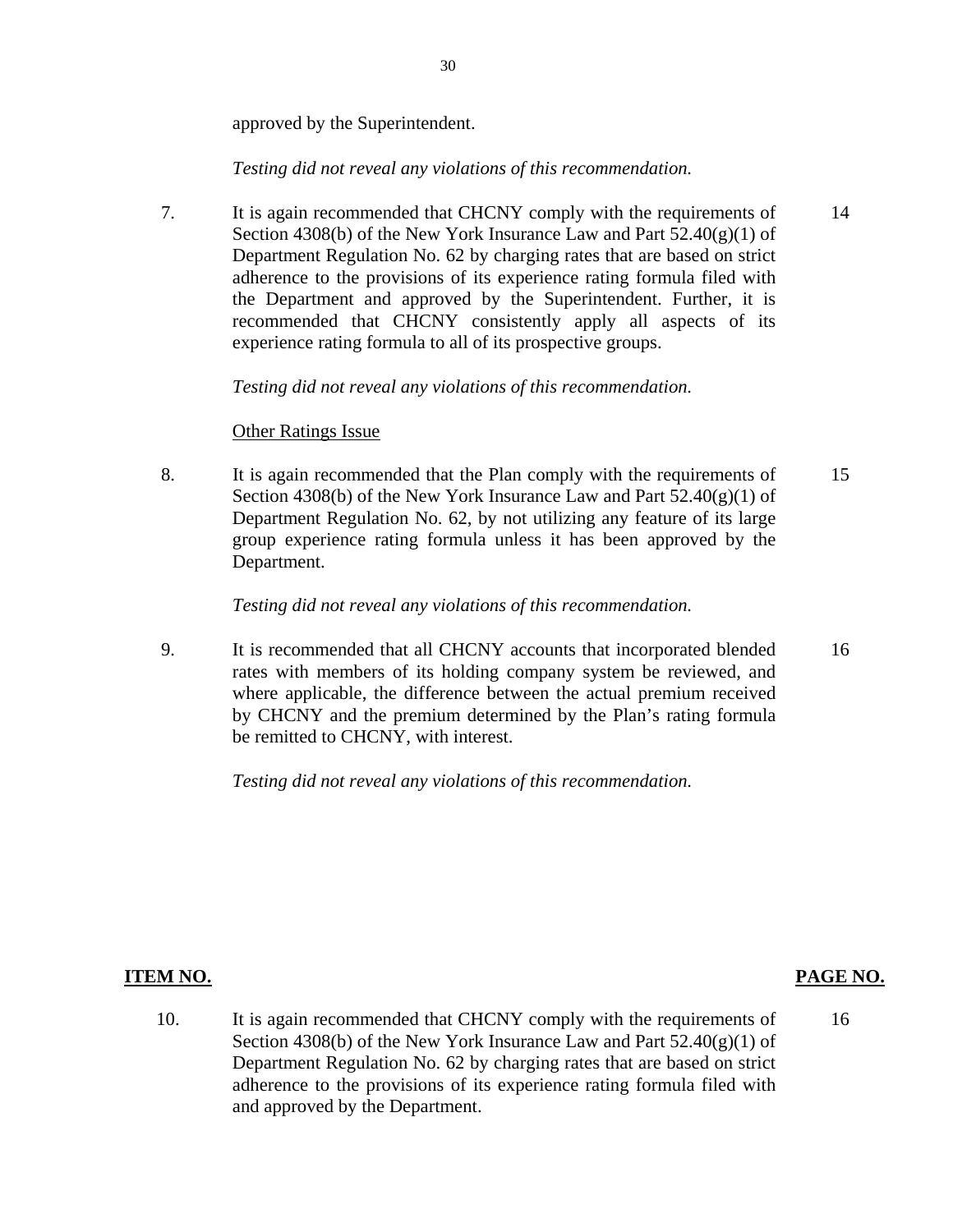*Testing did not reveal any violations of this recommendation.* 

11. It is recommended that the Plan and members of its holding company 16 system act in accordance with the requirements of Part 98-1.10(a) of the Administrative Rules and Regulations of the Health Department.

*Testing did not reveal any violations of this recommendation.* 

#### Section 308 Submissions

12. It is recommended that the Plan comply with the 4% commission 18 limitation prescribed by Part 52.42(e) of Department Regulation No. 62.

*Testing did not reveal any violations of this recommendation.* 

13. In response to the Department's finding that CHCNY violated Part 18 52.42(e) of Department Regulation No. 62, CHCNY sent letters to its producers notifying them that as of April 5, 2005 (the date of the letter), CHCNY would no longer pay compensation, in any form, in excess of four percent for any membership covered by CHCNY. CHCNY also provided the Department with documents showing that the Plan initiated various procedures and controls to ensure its compliance with the aforementioned commission limit. However, the Department did not conduct a verification of these procedures and controls.

*Testing did not reveal any violations of this recommendation.* 

Excess Commissions

14. It is recommended that the Plan disclose the actual commission rate 19 incorporated into its premiums charged and that its enrolled groups be made aware of the actual commission rate they are paying.

*Testing did not reveal any violations of this recommendation.* 

#### **ITEM NO. PAGE NO.**

15. It is again recommended that the Plan comply with the 4% commission 20 limitation prescribed by Part 52.42(e) of Department Regulation No. 62.

*Testing did not reveal any violations of this recommendation.* 

16. It is further recommended that CHCNY's board conduct an 20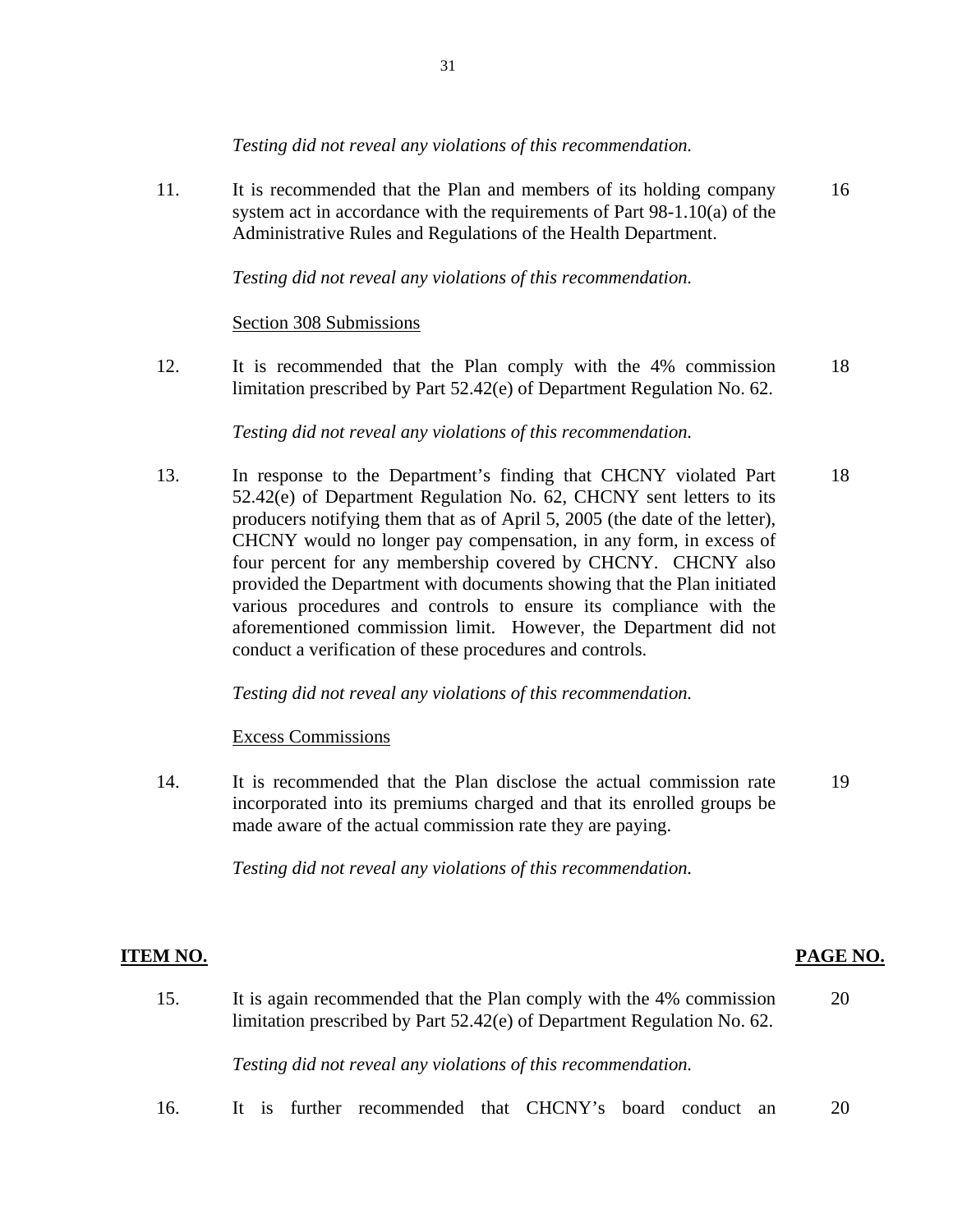investigation of the practices detailed above to determine whether any misconduct took place in negotiating rates and determining/charging related commission rates. A copy of such investigation should be provided to this Department within ninety days of the filing of this report on examination.

*Testing did not reveal any violations of this recommendation.* 

17. It is again recommended that CHCNY comply with the provisions of 20 Section 4308(b) of the New York Insurance Law and Part 52.40 of Department Regulation No. 62.

*Testing did not reveal any violations of this recommendation.* 

Adoption of Procedure Manuals – Circular Letter No. 9 (1999)

18. It is recommended that the board of directors of CHCNY obtain the 21 appropriate annual certifications required by Circular Letter No. 9 (1999).

*Testing did not reveal any violations of this recommendation.* 

19. It is further recommended that the board of directors of CHCNY 21 directly supervise the corrections and implementation of the processes necessary to have the Plan comply with the recommendations made in this report. Evidence of such oversight should be documented in the minutes of the board of director meetings.

*Testing did not reveal any violations of this recommendation.* 

#### **ITEM NO. PAGE NO.**

22

#### Point-of-Service Products – Circular Letter No. 26 (2000)

20. It is recommended that CHCNY comply with the requirements of Circular Letter No. 26 (2000) by having its board of directors formally adopt an experience rated formula for the use of rating the in-network component of its large group POS product.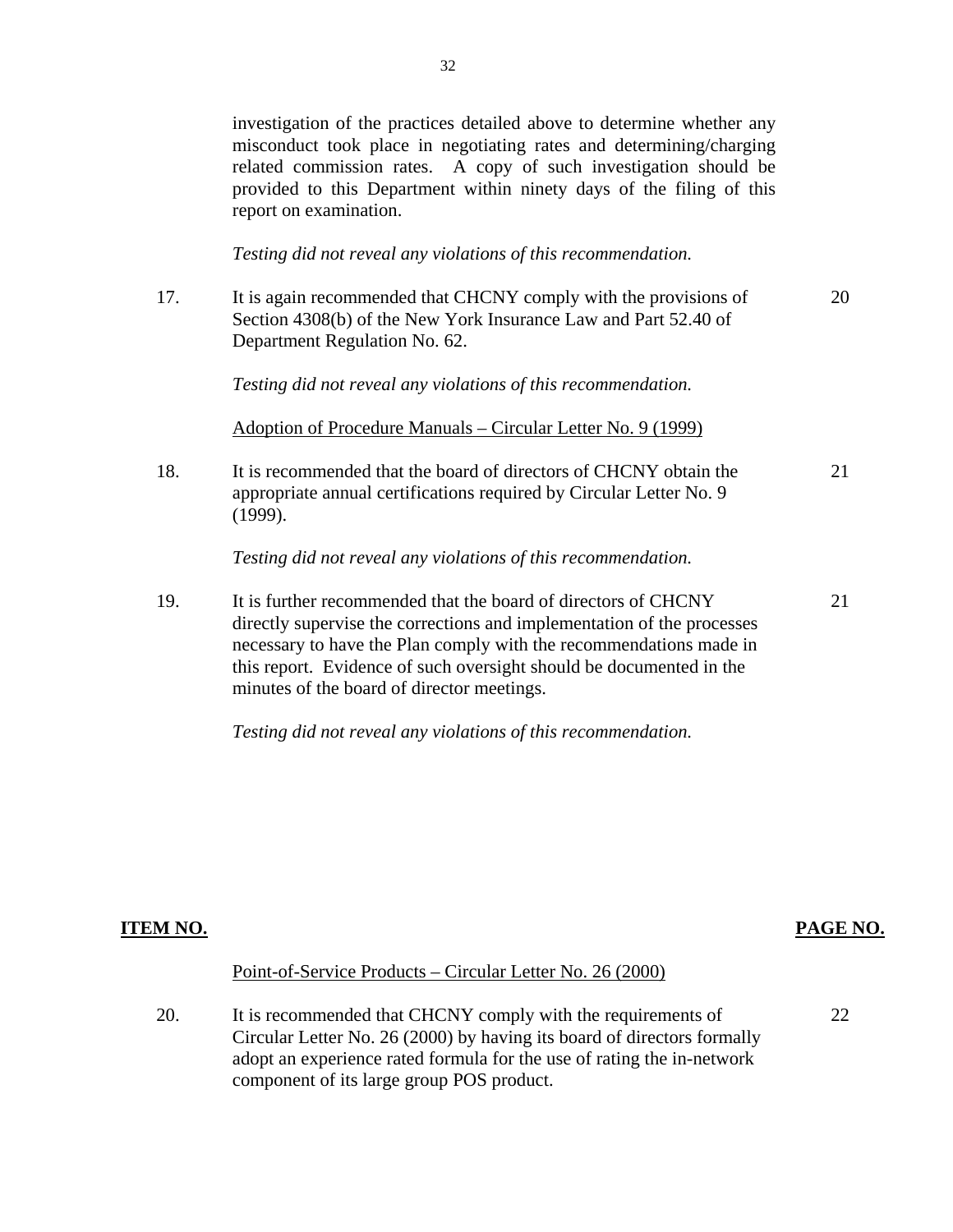*Testing did not reveal any violations of this recommendation.* 

Department Regulation No. 152

21. It is recommended that the Plan comply with the requirement of Section 24 243.2(b)(iv) of Department Regulation No. 152 by maintaining complete and accurate underwriting files.

*Testing did not reveal any violations of this recommendation.* 

22. It is also recommended that the Plan comply with its policy by ensuring 24 that proper authorization for rate changes be maintained in the underwriting files.

*Testing did not reveal any violations of this recommendation.* 

#### **7. SUMMARY OF COMMENTS AND RECOMMENDATIONS**

#### **ITEM PAGE NO.**

#### Prompt Pay Law A.

Prompt Pay Law<br>i. It is recommended that CHCNY take steps to ensure compliance with the 16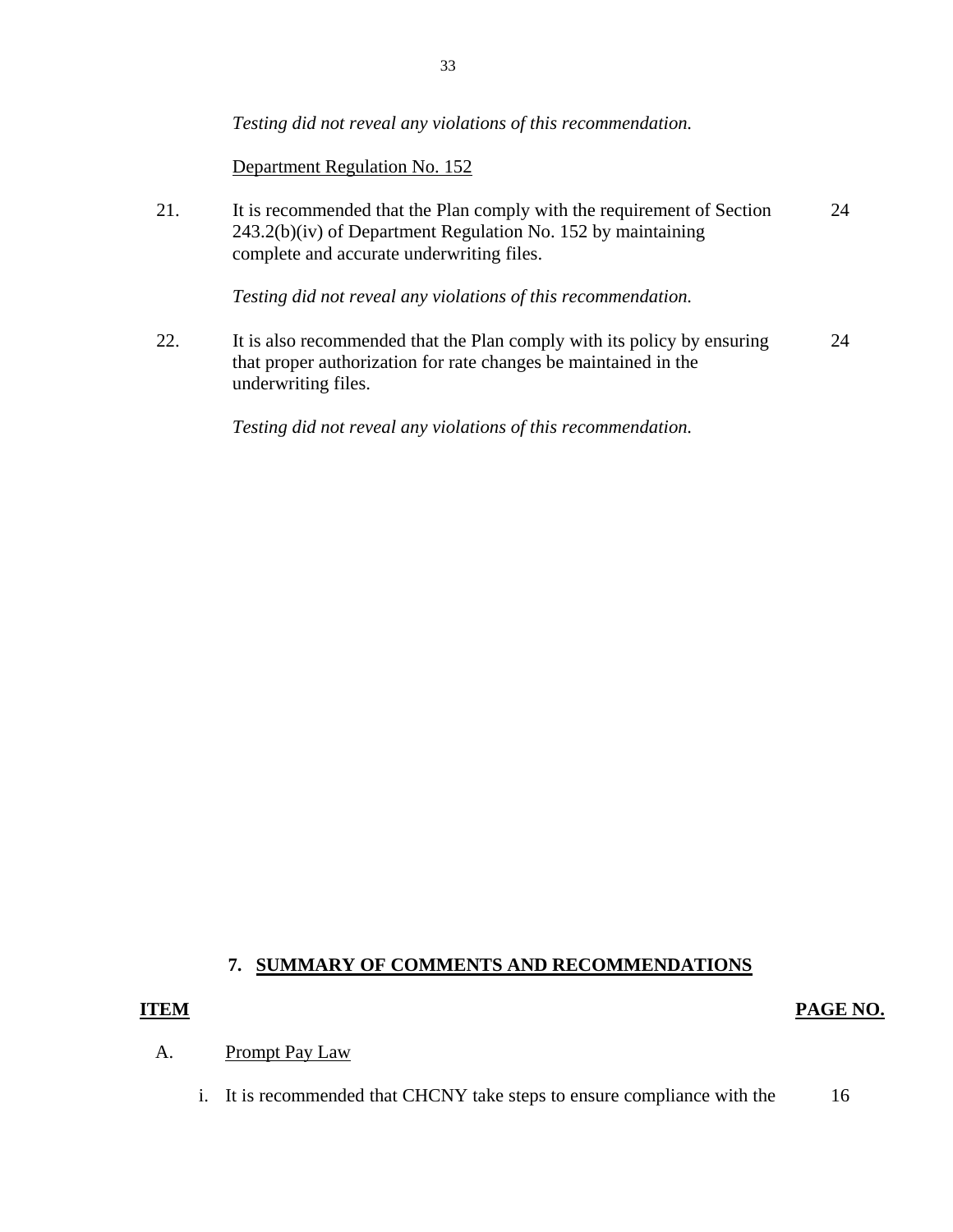provisions of Section 3224-a(a) of the New York Insurance Law regarding the prompt payment of claims.

- ii. It is recommended that CHCNY take steps to ensure compliance with the provisions of Section 3224-a(b) of the New York Insurance Law regarding the prompt denial of claims. 18
- iii. It is further recommended that CHCNY develop a procedure to adjust the "Clock Start Date" for claims that are pended. 18

#### **Utilization Review**

B. Utilization Review<br>It is recommended that CHCNY provide written acknowledgment to the enrollee or the enrollee's designee within fifteen days after filing of the appeal as required by Section 4904(3) of the New York Public Health Law. 19